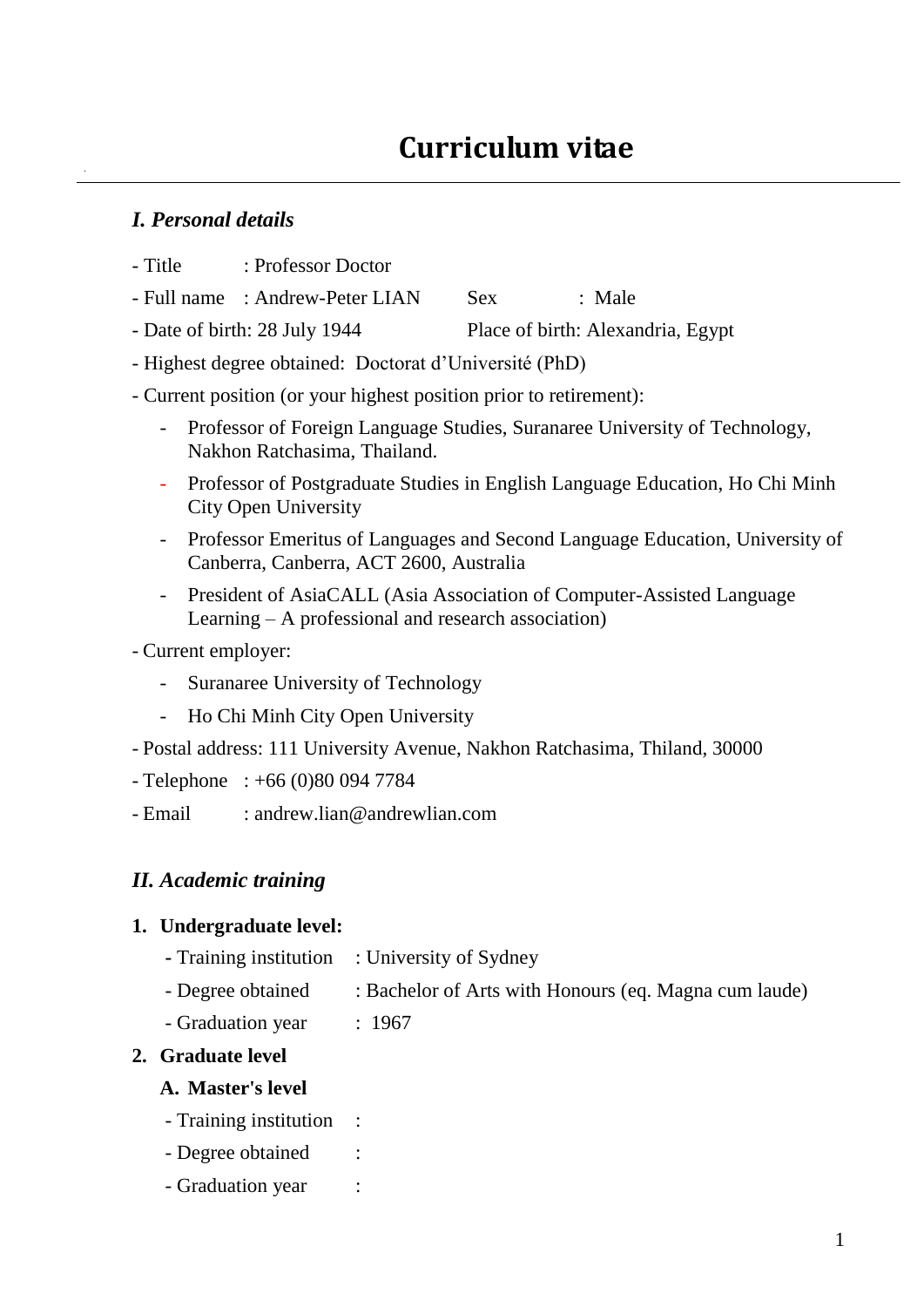# B. **Doctoral level**

|                   | - Training institution : Université de Paris (Paris-Sorbonne)                                   |
|-------------------|-------------------------------------------------------------------------------------------------|
| - Degree obtained | : Doctorat d'Université (eq.Cum laude)                                                          |
| - Graduation year | : 1971                                                                                          |
|                   | - Doctoral thesis title : Les Procédés comiques des fabliaux (comic devices in the<br>fabliaux) |

# **3. Foreign language skills:**

| - Foreign language 1: English | Proficiency level: Native     |
|-------------------------------|-------------------------------|
| - Foreign language 2: French  | Proficiency level: Native     |
| - 05 other foreign languages  | various levels of proficiency |
|                               | from beginner to intermediate |

# **III. Employment history/Professional experience**

| $From - to -$                       | Employer                                                                                                             | Position/Responsibilities                                                 |
|-------------------------------------|----------------------------------------------------------------------------------------------------------------------|---------------------------------------------------------------------------|
| February 19 -<br>February 26        | De la Salle University, Manila,<br>Philippines.                                                                      | Distinguished Visiting Researcher                                         |
| October $2003 -$<br>2004            | Department of Foreign Languages<br>and Literatures, Western Illinois<br>University, Macomb. IL, 61455,<br><b>USA</b> | Professor and Chair                                                       |
| October 2003 -<br>2004              | Rice University, Houston, Texas,<br><b>USA</b>                                                                       | Professor of Humanities (Full)<br>Professor)                              |
| October 2003 -<br>2004              | Rice University, Houston, Texas,<br><b>USA</b>                                                                       | Director of the Center for the Study of<br>Languages                      |
| <b>March 1998-</b><br>December 2002 | Division of Communication and<br>Education, University of<br>Canberra, Canberra, ACT, 2601,<br>Australia             | Professor of Languages and Second<br>Language Education (Full Professor), |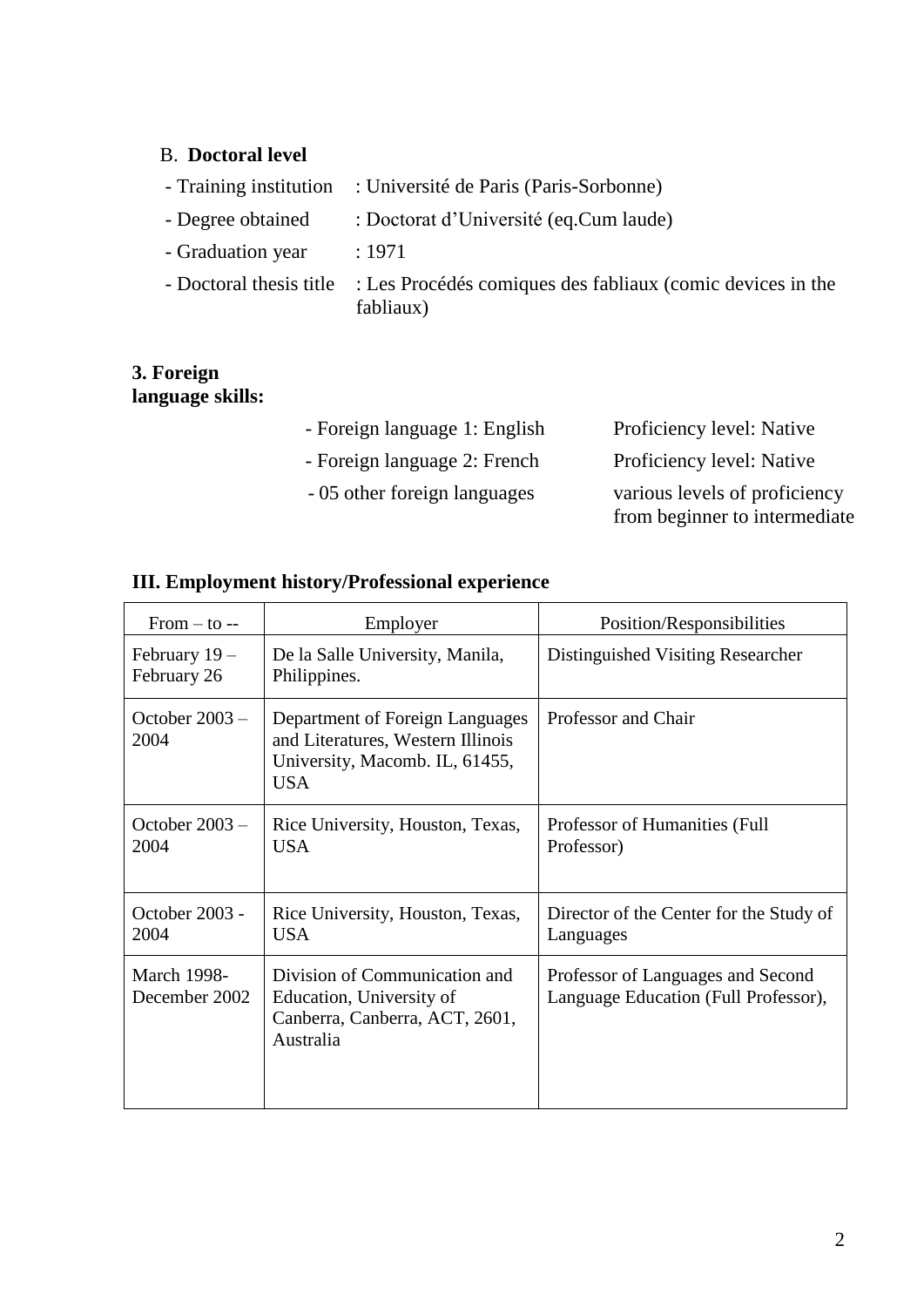| March 1998 -<br>December 2001          | Division of Communication and<br>Education, University of Canberra                                                                                        | Head of the School of Languages and<br><b>International Education</b>                                        |
|----------------------------------------|-----------------------------------------------------------------------------------------------------------------------------------------------------------|--------------------------------------------------------------------------------------------------------------|
| March 1998 -<br>December 2001          | University of Canberra                                                                                                                                    | Chief Administrator English Language<br><b>Intensive Courses for Overseas</b><br>Students (ELICOS) Programme |
| July 1998 -<br>December 1999           | Division of Communication and<br>Education, University of Canberra                                                                                        | Coordinator of Information<br>Technology, Division of<br><b>Communication and Education</b>                  |
| May 1998 -<br>December 1999            | (Canberra), National Languages<br>and Literacy Institute of Australia                                                                                     | Director, Centre for Child Literacy<br>and ESL                                                               |
| January 1993 -<br>January 1998         | School of Languages, Literature<br>and Communication, James Cook<br>University, Townsville, Q. 4811,<br>Australia                                         | Professor of Modern Languages (Full<br>Professor),                                                           |
| <b>January 1993 -</b><br>December 1996 | James Cook University, prior to<br>its amalgamation with the<br>Department of English to form the<br>School of Languages Literature<br>and Communication. | Head of the Department of Modern<br>Languages                                                                |
| January 1993 -<br>December 1996        | <b>James Cook University</b>                                                                                                                              | Director of the Institute of Modern<br>Languages                                                             |
| March 1992 -<br>December 1992          | <b>Centre for Language Teaching</b><br>and Research, University of<br>Queensland, Australia                                                               | Principal Research Fellow                                                                                    |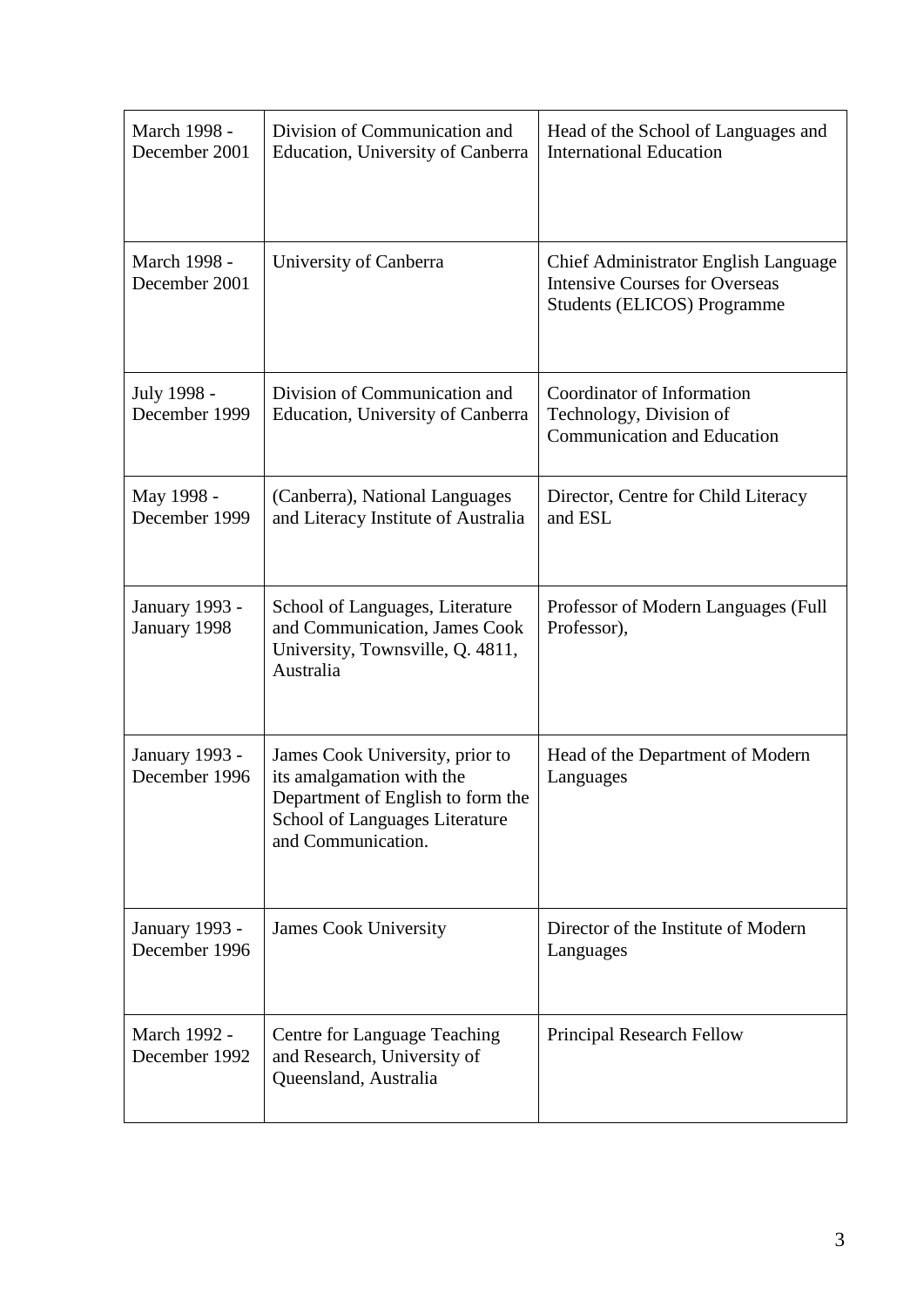| July 1988 -<br>December 1991                   | Bond University, Gold Coast, Q.<br>4229, Australia.                                                                        | Professor of Computer-Enhanced<br>Language Learning (Full Professor),   |
|------------------------------------------------|----------------------------------------------------------------------------------------------------------------------------|-------------------------------------------------------------------------|
| July1988 -<br>December 1991                    | Bond University, Gold Coast, Q.<br>4229, Australia.                                                                        | Director of the Language Centre                                         |
| July 1989 -<br>December 1991                   | School of Humanities and Social<br>Sciences, Bond University, Gold<br>Coast, Q. 4229, Australia.                           | Associate Dean                                                          |
| 1st February<br>1988 to 30th<br>September 1988 | University of Queensland<br>Language Laboratory (equivalent<br>Reader/Associate Professor level<br>in the British system). | Director                                                                |
| 1986 - 1988                                    | <b>Humanities Computing Resource</b><br>Unit, University of Queensland.                                                    | Director                                                                |
| 1984 - 1988                                    | Department of French, University<br>of Queensland.                                                                         | Senior Lecturer (equivalent to<br>Associate Professor in the US system) |
| 1974 - 1983                                    | Department of French, University<br>of Queensland.                                                                         | Lecturer                                                                |
| 1972 - 1974                                    | Department of French, University<br>of Queensland.                                                                         | Tutor Group 4 and Temporary<br>Lecturer                                 |

# **IV. Research activities**

# **1. Past and current research projects**

| No | Project name                                                                                              | Start date/<br>Finish date    | Funded by                                                     | My role            |
|----|-----------------------------------------------------------------------------------------------------------|-------------------------------|---------------------------------------------------------------|--------------------|
|    | Development and<br>comparison of Self-Managed<br><b>Internet-based Prosody</b><br>Training Approaches for | October $2013 -$<br>(Current) | Suranaree<br>University of<br>Technology and<br>Thai Research | Chief investigator |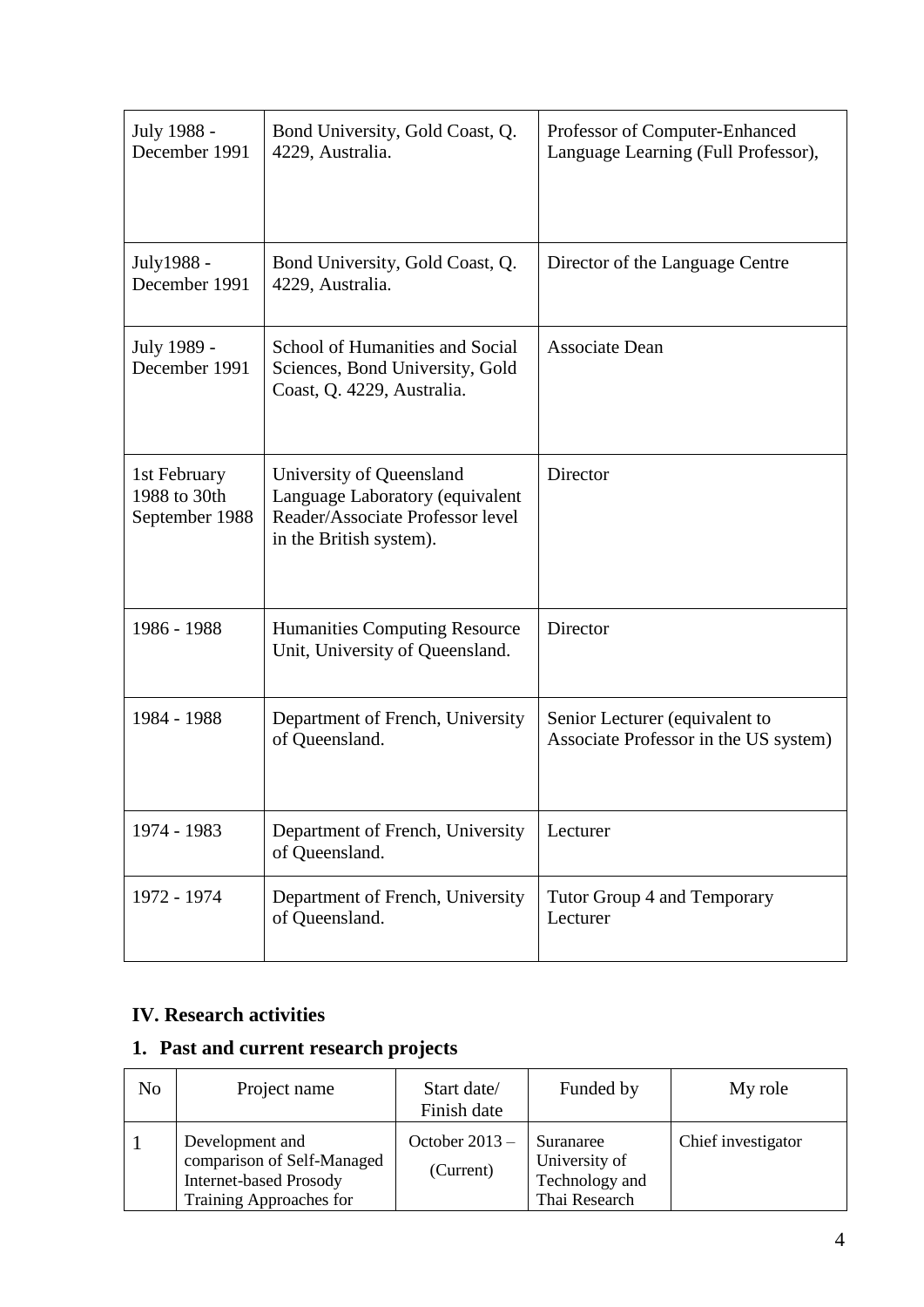|                | Thai University Students of<br>English using three dichotic<br>input conditions $-400,000$<br><b>THB</b>                                   |                          | Council (SUT)                                                     |                                                                                  |
|----------------|--------------------------------------------------------------------------------------------------------------------------------------------|--------------------------|-------------------------------------------------------------------|----------------------------------------------------------------------------------|
| $\overline{2}$ | Perceptions of L2<br>Teaching/Learning<br>(including ESL/EFL)                                                                              | July 2013-<br>(Current)  | No funding<br>required – has<br>support of SUT<br>and AsiaCALL    | Chief Investigator                                                               |
| 3              | <b>CALL/TELL Graduate</b><br>Thesis Survey                                                                                                 | May 2013-<br>(Current)   | No funding<br>required - has<br>support of<br><b>AsiaCALL</b>     | Co-Chief Investigator                                                            |
| $\overline{4}$ | <b>Identifying Important</b><br><b>TELL/CALL Research issues</b>                                                                           | July 2012 -<br>(Current) | No funding<br>$required - has$<br>support of SUT<br>and AsiaCALL  | Co-Chief Investigator.                                                           |
| 5              | A survey of TELL/CALL<br>Activities in Asia.                                                                                               | July 2012 -<br>(Current) | No funding<br>$required - has$<br>support of SUT<br>and AsiaCALL  | Chief investigator                                                               |
| 6              | Development of Self-<br>Adjusting Language-<br>Learning Environments.                                                                      | Ongoing<br>(Current)     | No funding<br>required                                            | Ongoing research with<br>contributions to the<br>project by doctoral<br>students |
| 7              | Lian, A. B. et. al. (2013).<br>The development of<br>resilience in primary<br>school children - DARS<br>Project, $$25,000$ to the<br>team. | 2013                     | Darwin, NT,<br>Australia.:<br><b>Charles Darwin</b><br>University | Consultant                                                                       |

# **2. Publications and Research**

| N <sub>0</sub> | <b>Publication/ Research Title</b>                                                                                                                                                        | Year,<br>pages         | Journal/Publication Place                                                                                                                                                                                                  |
|----------------|-------------------------------------------------------------------------------------------------------------------------------------------------------------------------------------------|------------------------|----------------------------------------------------------------------------------------------------------------------------------------------------------------------------------------------------------------------------|
| 1              | Intonation Patterns of<br><i>French</i> , (Student's Manual)                                                                                                                              | 1980, 70p              | Melbourne, River Seine Publications                                                                                                                                                                                        |
| $\overline{2}$ | Intonation Patterns of<br>French, (Teacher's Book)                                                                                                                                        | 1980, 189p.            | Melbourne, River Seine Publications                                                                                                                                                                                        |
| 3              | (with Joy, B. K.): 'Verbo-<br>tonalism, Research and<br>Language-learning'                                                                                                                | July 1981,<br>pp 7-12. | <b>SGAV</b> Newsletter                                                                                                                                                                                                     |
| $\overline{4}$ | (with Joy, B. K. and Russell, I.<br>R.): 'Introduction to<br><b>Computer-Assisted Second</b><br>Language Education', paper<br>read to the 21st A.U.L.L.A.<br>Congress, Massey University, | January<br>1982        | Dunmore, J. and Muirhead, J.<br>(eds): AULLA XXI Proceedings and<br>Papers 1982, Massey University,<br>Palmerston North, N. Z., 1982, pp. 303-<br>311. Reprinted in The New Zealand<br>Language Teacher, vol. 8, nos. 2-3, |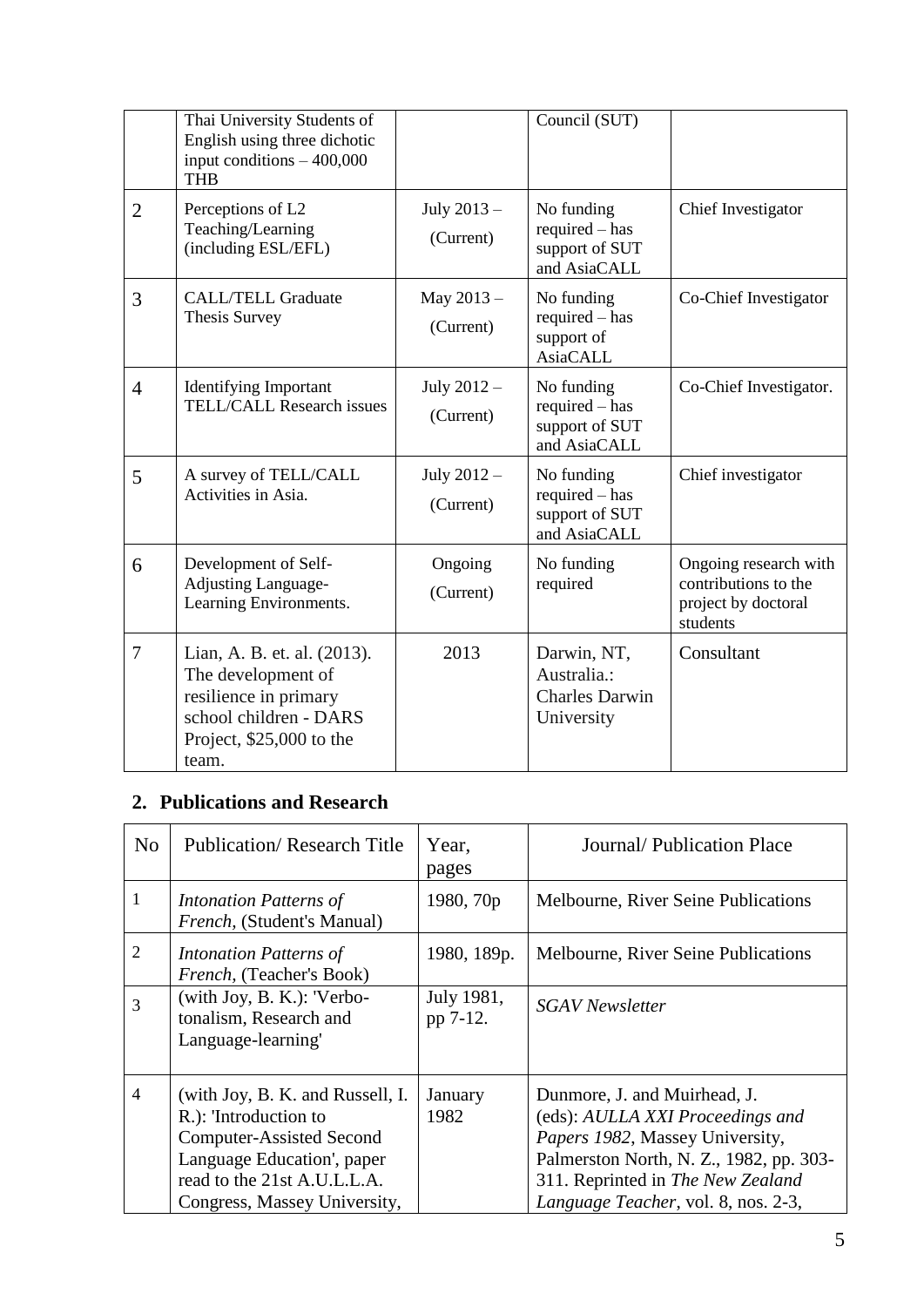|                | New Zealand                                                                                                                                                                                                                      |                                    | 1982, pp. 17-19                                                                                                                                                                                          |
|----------------|----------------------------------------------------------------------------------------------------------------------------------------------------------------------------------------------------------------------------------|------------------------------------|----------------------------------------------------------------------------------------------------------------------------------------------------------------------------------------------------------|
| 5              | (with Joy, B. K. and Russell, I.<br>R.): 'Toward the Development<br>of a Computer-Assisted<br>Foreign Language Listening<br>Comprehension Programme'                                                                             | January<br>1982                    | paper read to the 21st A.U.L.L.A.<br>Congress, Massey University, New<br>Zealand,                                                                                                                        |
| 6              | Forms and Techniques of<br><b>Assessment for Listening</b><br><b>Comprehension Skills</b>                                                                                                                                        | February<br>1982                   | (invited) paper read to the Assessment<br>Conference of the Queensland Board of<br>Senior Secondary School Studies                                                                                       |
| $\overline{7}$ | (with Mestre, M-C.): 'La vidéo<br>dans la classe de langue'                                                                                                                                                                      | May 1982                           | paper read to the first Australian<br>Conference organised by the Groupe<br>d'étude et de recherche sur l'utilisation<br>et la diffusion des médias d'expression<br>française, French Embassy, Canberra, |
| 8              | (with Joy, B. K.): 'Prosody:<br>the Crossroads of Language<br>Systems'                                                                                                                                                           | July 1982,<br>pp. 5-11             | SGAV Review, No. 1                                                                                                                                                                                       |
| 9              | (with Mestre, M-C.): 'The Use<br>of Video in a Communicative<br>Approach to Language<br>Learning'                                                                                                                                | November<br>1982, pp.<br>$13 - 24$ | SGAV Review, No. 2                                                                                                                                                                                       |
| 10             | On Interlanguage and Naivety                                                                                                                                                                                                     | November<br>1982, pp. 5-<br>12     | SGAV Review, No. 2                                                                                                                                                                                       |
| 11             | (with Mestre, M-C.): 'The Use<br>of Video in a Communicative<br>Approach to Learning French',<br>in Zuber-Skerritt, O.<br>(ed.): Videology: The Use of<br>Video in Higher Education,<br>Kogan Page, London, 1984,<br>pp. 257-267 | 1984                               | Videology: The Use of Video in Higher<br>Education, Kogan Page, London                                                                                                                                   |
| 12             | (with Mestre, M-C.): 'Toward<br>Genuine Individualisation in<br>Language Course<br>Development'                                                                                                                                  | 1983, pp. 1-<br>19                 | <b>Australian Review of Applied</b><br>Linguistics, vol. 6, no. 2                                                                                                                                        |
| 13             | (with Joy, B.K. and Russell, I.<br>R.): 'Listening Comprehension<br>in Foreign Languages:<br><b>Computing Some Possibilities'</b>                                                                                                | 1983, pp.<br>$15 - 30$             | <i>Babel</i> , vol. 18, no. 2                                                                                                                                                                            |
| 14             | $(with Joy, B. K.):$ The<br>Butcher, The Baker, The<br><b>Candlestick Maker: Some</b><br><b>Uses of Dialogue Generators</b>                                                                                                      | 1983, pp.<br>$60 - 71.$            | <b>Australian Review of Applied</b><br>Linguistics, vol. 6, no. 2                                                                                                                                        |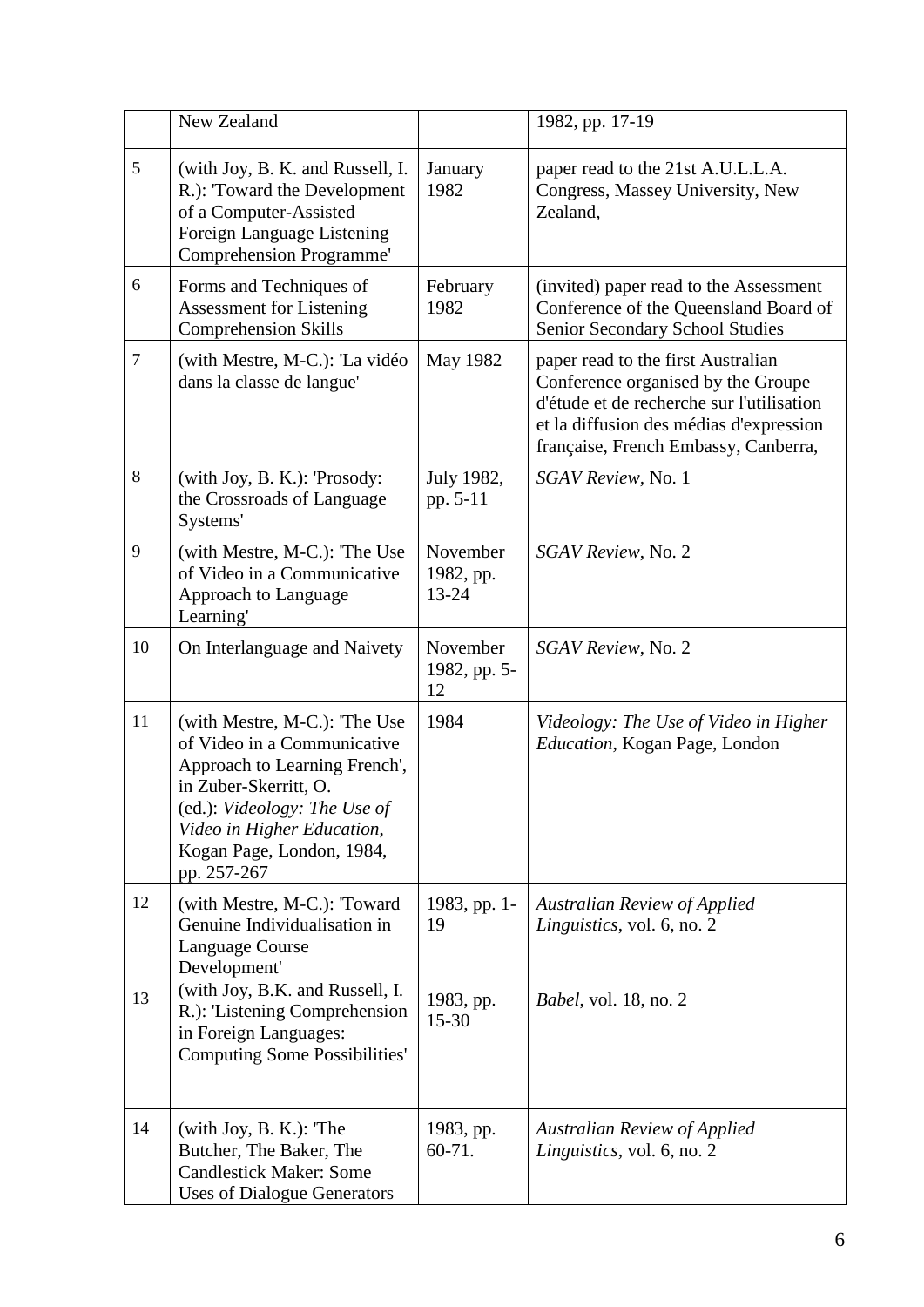|    | in Computer-Assisted Foreign<br>Language Learning'                                                                               |                                  |                                                                                                                                                                                                     |
|----|----------------------------------------------------------------------------------------------------------------------------------|----------------------------------|-----------------------------------------------------------------------------------------------------------------------------------------------------------------------------------------------------|
| 15 | 'Using Scanners in the<br>Computer-Assisted<br>Development of the Writing<br>Skill in a Foreign Language'                        | 1983, pp.<br>446-455             | Proceedings of the Conference on<br>Computer-Aided Learning in Tertiary<br>Education (CALITE), Brisbane                                                                                             |
| 16 | <b>Aspects of Answer-Evaluation</b><br>in Traditional Computer-<br><b>Assisted Language Learning</b>                             | 1984, pp.<br>150-160             | Russell R. M. (ed.): Proceedings of the<br>2nd CALITE Congress, Brisbane,<br>University of Queensland.                                                                                              |
| 17 | (with Mestre, M-C.): 'Goal-<br>directed Communicative<br>Interaction and<br>Macrosimulation'                                     | 1985, pp.<br>185-210.            | Revue de Phonétique Appliquée, 73-74-<br>75                                                                                                                                                         |
| 18 | An Experimental Computer-<br><b>Assisted Listening</b><br><b>Comprehension System</b>                                            | 1985, pp.<br>167-184             | Revue de Phonétique Appliquée, 73-74-<br>75, 1985                                                                                                                                                   |
| 19 | (with Cryle, P. M.) 'Sorry, I'll<br>Play That Again'                                                                             | December<br>1985, pp.<br>204-213 | Bowden, J. A. and Lichtenstein, S.<br>(eds): Student Control of Learning:<br>Computers in Tertiary Education,<br>Centre for the Study of Higher<br>Education, University of Melbourne.              |
| 20 | Methods of Teaching French                                                                                                       | 1985, pp.<br>$27 - 31$           | Guindy, E. (ed.): <i>Language</i><br>Methodology and Resources: A Report<br>of Proceedings, Brisbane, Ethnic<br>Communities Council of Queensland.                                                  |
| 21 | Review of Savignon,<br>S.: Communicative<br>Competence, Theory and<br><b>Classroom Practice</b>                                  | December<br>1985, pp.<br>167-168 | System, vol. 13                                                                                                                                                                                     |
| 22 | <b>Implementing Computer-</b><br><b>Assisted Language Learning</b>                                                               | 1986, pp.<br>28-45               | Hoddinott, D. (ed.): ATESOL 4th<br>Summer School, Proceedings: volume 4,<br>Sydney,                                                                                                                 |
| 23 | (with Montredon, J.):<br>'Learning About Tenses, a<br>Computer-Aided Approach'                                                   |                                  | the ALAA Congress, Brisbane.                                                                                                                                                                        |
| 24 | 'Generative Computer-Aided<br>Language Learning: The<br>University of Queensland<br><b>CALL Project and</b><br><b>EXCALIBUR'</b> | 1986, pp.<br>125-136             | (Girle, R. A. ed): Report of the First<br>Round Table Conference: Australian<br><b>Educational Expert System Project,</b><br>Project EXCALIBUR Publications,<br>University of Queensland, Brisbane. |
| 25 | Awareness, Autonomy and<br>Achievement in Foreign<br>Language Learning                                                           | 1987, pp.<br>167-184             | paper read to the VIIème Colloque<br>International SGAV, Brussels, 1986,<br>in Revue de Phonétique Appliquée, 82-<br>84, 1987, pp. 167-184, and pre-<br>published in The SGAV Review                |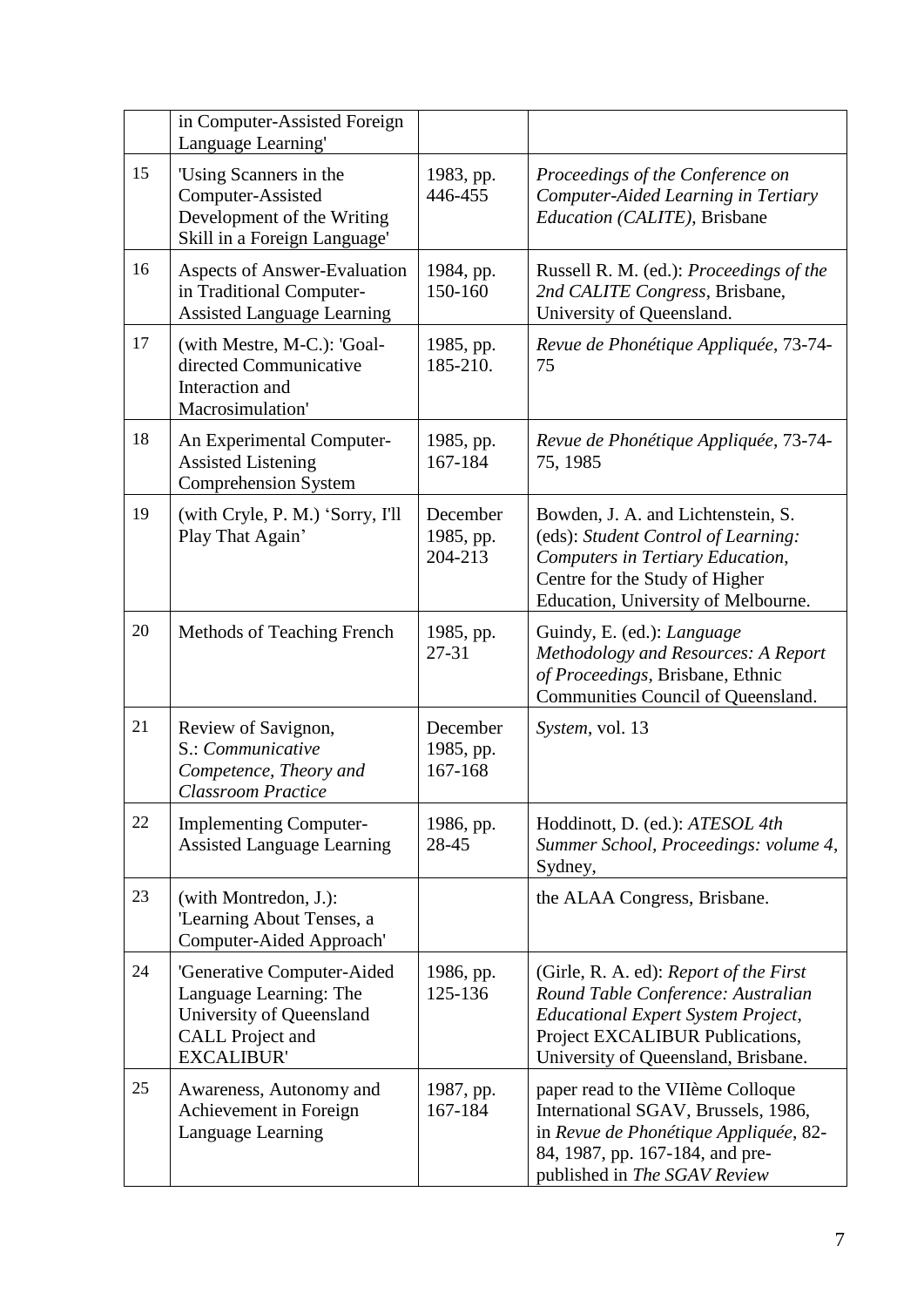| 26 | Review (solicited) of <i>Français</i><br>et audio-visuel à l'authentique                                                                                         | 1987, pp.<br>57-61                              | The New Zealand Journal of French<br>Studies, vol. 8, no. 1                                                                                                                                                                                                                                                                         |
|----|------------------------------------------------------------------------------------------------------------------------------------------------------------------|-------------------------------------------------|-------------------------------------------------------------------------------------------------------------------------------------------------------------------------------------------------------------------------------------------------------------------------------------------------------------------------------------|
| 27 | Computer-Aided Language<br>Learning: A Matter of Vision                                                                                                          | January<br>1987                                 | (invited) paper read to the 15th<br>ATESOL Summer School, Sydney.                                                                                                                                                                                                                                                                   |
| 28 | <b>EXCALIBUR</b> and CALL                                                                                                                                        | January<br>1987                                 | (invited) paper read to the 5th ATESOL<br>Summer School, Sydney.                                                                                                                                                                                                                                                                    |
| 29 | (with Thornquist, L. and<br>Thornquist, L.): 'Computer-<br><b>Based Technology in</b><br>Language Learning: Beyond<br>the Walls of the Traditional<br>Classroom' | Premiere<br>1987, pp.<br>24-31,<br>(solicited). | Journal of Educational Techniques and<br>Technologies, vol. 20, no. 2                                                                                                                                                                                                                                                               |
| 30 | The Best of Both Worlds<br>Cheaply'                                                                                                                              | December<br>1987.                               | paper read to the 5th CALITE<br>Congress, Sydney.                                                                                                                                                                                                                                                                                   |
| 31 | 'Distributed Learning<br><b>Environments and Computer-</b><br><b>Enhanced Language Learning:</b><br>Evolution in (Language)<br>Learning Laboratories'            | April 1988                                      | (invited) paper read at the RELC<br>Seminar, Singapore.                                                                                                                                                                                                                                                                             |
| 32 | 'Distributed Learning<br><b>Environments and Computer-</b><br><b>Enhanced Language Learning</b><br>(CELL)'                                                       | 1988, pp. 83<br>$-88$                           | (invited) paper read to the Australian<br>and South Pacific External Studies<br><b>Association (ASPESA) National</b><br>Workshop, Capricornia Institute,<br>Rockhampton, July 1988, in Dekkers,<br>J., Griffin, H. and Kempf, N.<br>(eds): Computer Technology serves<br>Distance Education, Rockhampton,<br>Capricornia Institute. |
| 33 | 'Distributed Language-<br>Learning Environments in<br>Computer-Enhanced<br>Language-Learning:<br>Implementation<br>Considerations'                               | September<br>1988                               | (invited) paper read to the VIIIth<br>International SGAV Conference,<br>Universidad Autonoma de Barcelona,<br>Barcelona, Spain.                                                                                                                                                                                                     |
| 34 | 'Computer-Enhanced<br>Language Learning at Bond<br>University'                                                                                                   | 1989.                                           | (invited) paper read to the VIth<br><b>ATESOL Summer School, University</b><br>of Sydney, January 1989 (joint<br>ed.): SGAV Review, vol. 8, no. 1                                                                                                                                                                                   |
| 35 | (with Levy, M. J.): 'The<br>Impact of Policy Decisions on<br>the Implementation of<br>Computer-Enhanced<br>Language Learning' (CELL)',<br>paper read to the,     | April, 1989                                     | International CALICO Conference,<br>United States Air Force Academy,<br>Colorado Springs, USA.                                                                                                                                                                                                                                      |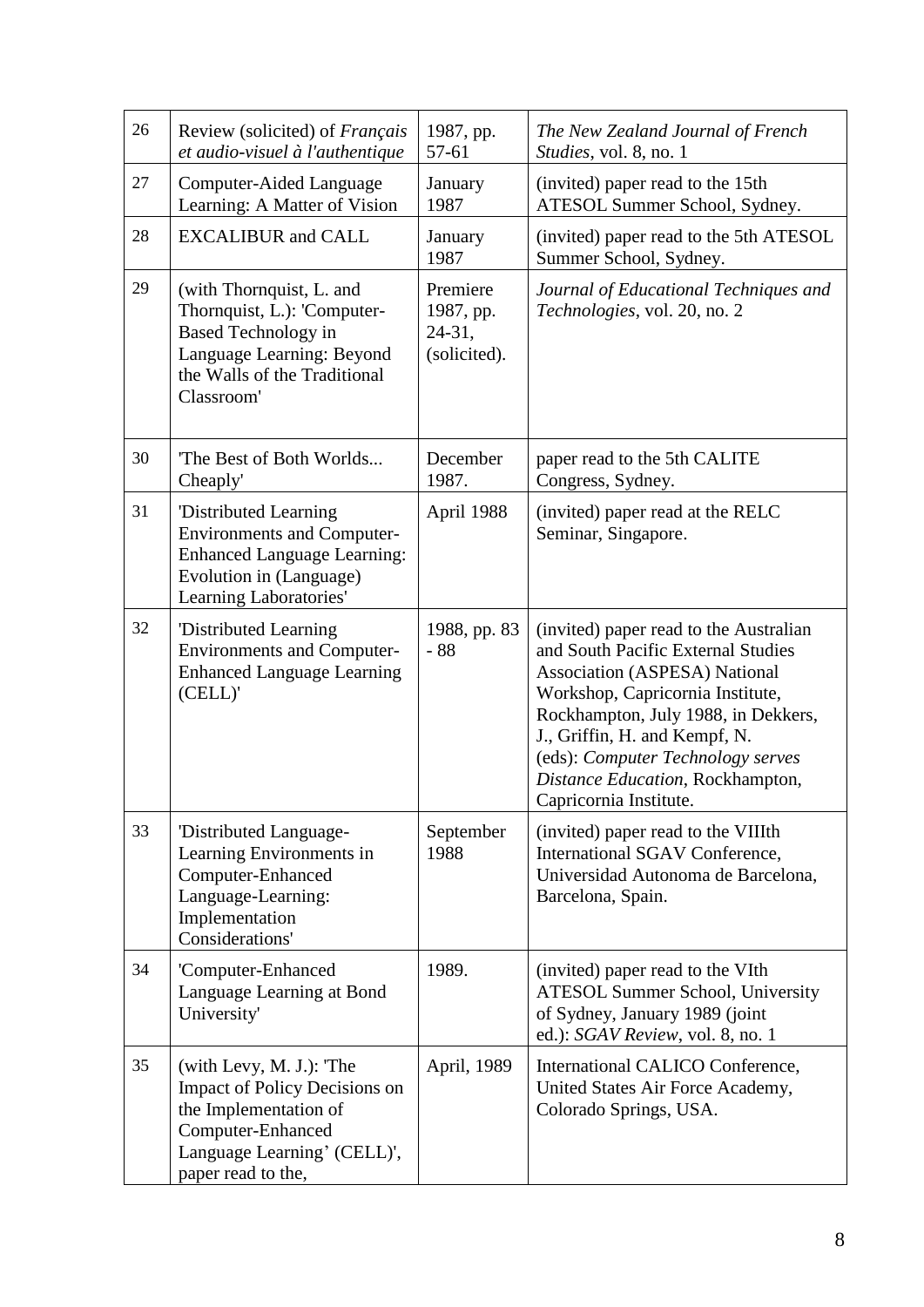| 36 | (joint ed.): $On$ -Call                                                                      | August,<br>1989                 | the Journal of the national CALL<br>Clearinghouse) vol. 4, no.1, Bond<br>University Language Centre.                                                                                                                                                                                       |
|----|----------------------------------------------------------------------------------------------|---------------------------------|--------------------------------------------------------------------------------------------------------------------------------------------------------------------------------------------------------------------------------------------------------------------------------------------|
| 37 | 'Computer-Enhanced<br>Language Learning: the Near<br>Future'                                 | December<br>1989                | Keynote address read to the National<br>Congress of the Australian Society for<br>Computers in Learning in Tertiary<br>Education.                                                                                                                                                          |
| 38 | (joint ed.): SGAV Review, vol.<br>8, no. 2, 1989                                             | 1989                            | SGAV Review, vol. 8, no. 2                                                                                                                                                                                                                                                                 |
| 39 | (joint ed.): $On$ -Call                                                                      | December,<br>1989.              | the Journal of the national CALL<br>Clearinghouse, vol. 4, no.2, Bond<br>University Language Centre.                                                                                                                                                                                       |
| 40 | (joint ed.): $On$ -Call                                                                      | February<br>1990.               | the Journal of the National CALL<br>Clearinghouse, vol. 4, no.3, Bond<br>University Language Centre.                                                                                                                                                                                       |
| 41 | (joint ed.): $On$ -Call                                                                      | May 1990                        | the Journal of the National CALL<br>Clearinghouse, vol. 4, no.4, Bond<br>University Language Centre.                                                                                                                                                                                       |
| 42 | (joint ed.): $On$ -Call                                                                      | September<br>1990               | the Journal of the National CALL<br>Clearinghouse, vol. 5, no. 1                                                                                                                                                                                                                           |
| 43 | (joint ed.): $On$ -Call                                                                      | December<br>1990                | the Journal of the National CALL<br>Clearinghouse, vol. 5, no. 2                                                                                                                                                                                                                           |
| 44 | (joint ed.): SGAV Review, vol.<br>9, no. 1, 1990                                             | 1990                            | SGAV Review, vol. 9, no. 1                                                                                                                                                                                                                                                                 |
| 45 | 'Computer-Enhanced<br>Language Learning and<br><b>Distance Education'</b>                    | September<br>1990, pp.<br>78-87 | chapter in Sussex, R. D.: Australia-UK<br><b>Educational Exchange Consultancy:</b><br>Distance Education and Technology in<br>Language Teaching, Language and<br>Technology Centre of the National<br>Languages Institute of Australia, CLTR,<br>University of Queensland.                 |
| 46 | 'Language Learning<br>Methodology'                                                           | September<br>1990, pp.<br>58-63 | chapter in Sussex, R. D.: Australia-UK<br><b>Educational Exchange Consultancy:</b><br>Distance Education and Technology in<br>Language Teaching, Language and<br>Technology Centre of the National<br>Languages and Literacy Institute of<br>Australia, CLTR, University of<br>Queensland. |
| 47 | 'Applications of Interactive<br>Digitised Audiovisual Systems<br>(IDA) in Language Learning' | September<br>1990               | paper read to the National Conference<br>of the Australian Federation of the<br><b>Modern Language Teachers</b><br>Association, Brisbane.                                                                                                                                                  |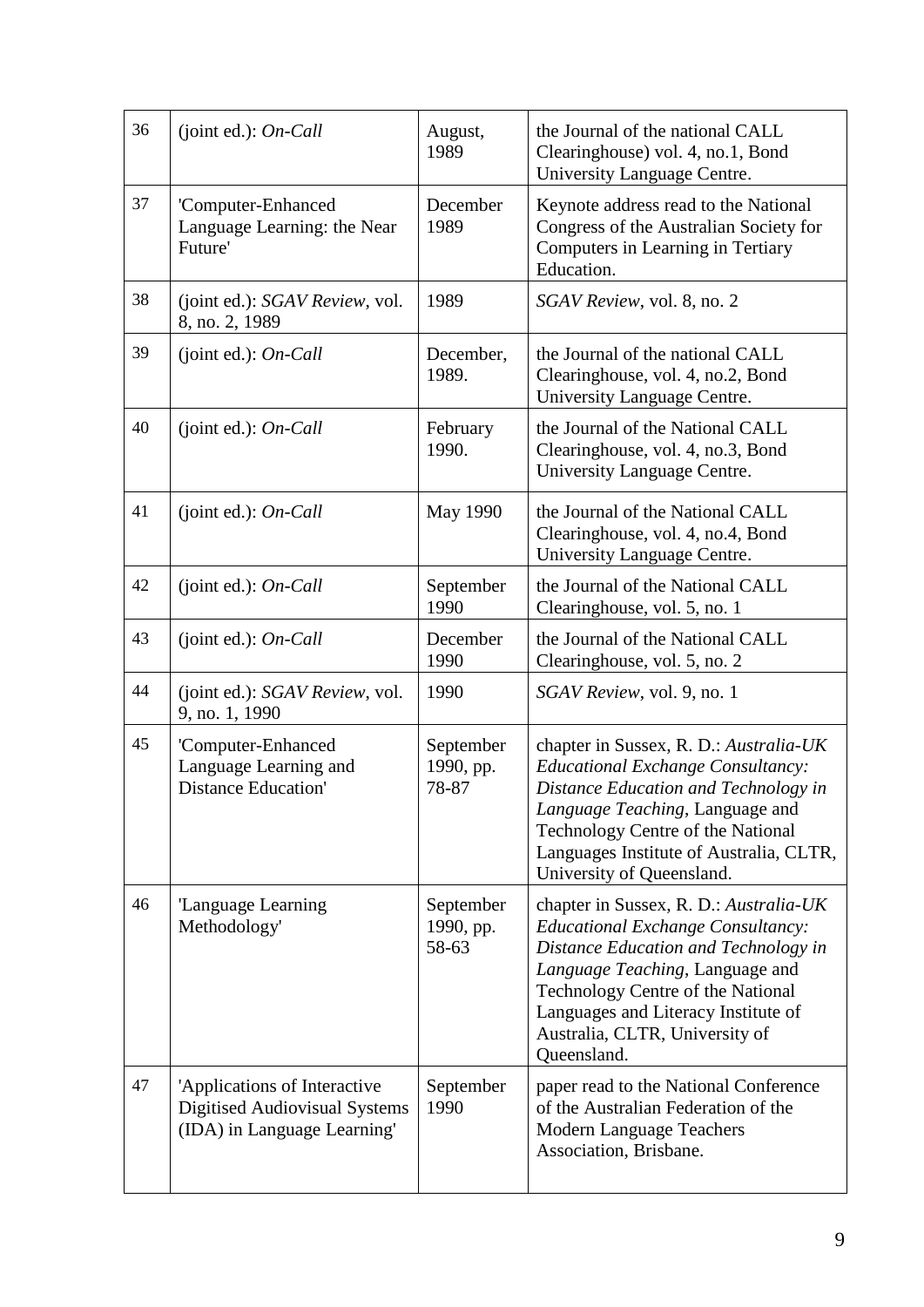| 48 | Keynote speaker (paper<br>entitled 'Trends and<br>Developments in Computer-<br><b>Enhanced Language</b><br>Learning') and leader of a<br>Plenary Colloquium on<br>Computer-Enhanced<br>Language Learning | September<br>1990     | National Conference of the Australian<br>Federation of Modern Language<br>Teachers Association, Brisbane.                                                                                                                                                   |
|----|----------------------------------------------------------------------------------------------------------------------------------------------------------------------------------------------------------|-----------------------|-------------------------------------------------------------------------------------------------------------------------------------------------------------------------------------------------------------------------------------------------------------|
| 49 | (joint ed.): On-Call                                                                                                                                                                                     | February<br>1991.     | the Journal of the National CALL<br>Clearinghouse, vol. 5, no.3, Bond<br>University Language Centre.                                                                                                                                                        |
| 50 | (with Crawford, J. C.): 'Some<br><b>Australian Applications of</b><br>Verbotonalism'                                                                                                                     | 1991.                 | invited paper read at the International<br>Verbotonal Symposium, Zagreb.                                                                                                                                                                                    |
| 51 | (joint ed.): SGAV Review,<br>vol. 9, no. 2, 1991.                                                                                                                                                        | 1991                  | SGAV Review, vol. 9, no. 2                                                                                                                                                                                                                                  |
| 52 | (joint ed.): $On$ -Call                                                                                                                                                                                  | May 1991.             | the Journal of the National CALL<br>Clearinghouse, vol. 5, no. 4, Bond<br>University Language Centre.                                                                                                                                                       |
| 53 | 'What is CALL Software?'<br>(invited) paper read to the<br>FIPLV/Eurocentres seminar<br>on: The use, application and<br>limitations of new computer-<br>based technology in foreign<br>language learning | 1991, pp. 2-<br>8.    | Goldsmiths College, University of<br>London, London, September 1988.<br>Subsequently read as a keynote address<br>to the State Conference of the Computer<br>Education Group of Queensland, 1989.<br>Published in On-Call, vol. 5, no. 4,<br>1991, pp. 2-8. |
| 54 | (with Levy, M. J.): 'An<br>Australian Perspective on<br>Computer-Enhanced<br>Language Learning: the Bond<br>University Context',                                                                         | 1991 pp.<br>165-174.  | (invited) in Interactive Learning<br>International, vol. 7, no. 3, July-<br>September, Wiley, London                                                                                                                                                        |
| 55 | 'Applications of Interactive<br>Digitised Audio Technology<br>in Language Learning',                                                                                                                     | 1991, pp.<br>254-272. | (invited) in Merry, B. (ed.): Essays in<br>Honour of Keith Val Sinclair,<br>Townsville, JCU, Capricornia No 9                                                                                                                                               |
| 56 | 'The On-Call Bulletin Board<br>System'                                                                                                                                                                   | 1991, pp. 2-<br>3     | $On$ -Call, vol. 6, no. 1                                                                                                                                                                                                                                   |
| 57 | (joint ed.): $On$ -Call,                                                                                                                                                                                 | September<br>1991.    | the Journal of the National CALL<br>Clearinghouse, vol. 6, no.1, Bond<br>University Language Centre.                                                                                                                                                        |
| 58 | 'Applications of Computers in<br>LOTE Teaching',                                                                                                                                                         | September<br>1991.    | Keynote address (invited) read to the<br>Biennial Conference of the Modern<br>Languages Association of Tasmania                                                                                                                                             |
| 59 | Toward a Computer-Aided<br>Language Learning Support<br>System'                                                                                                                                          | 1992, pp.<br>143-152  | Filologija, Journal of the Yugoslav<br>Academy of Science and Fine Arts,<br>special edition in honour of the 75th<br>birthday of Professor Petar Guberina,                                                                                                  |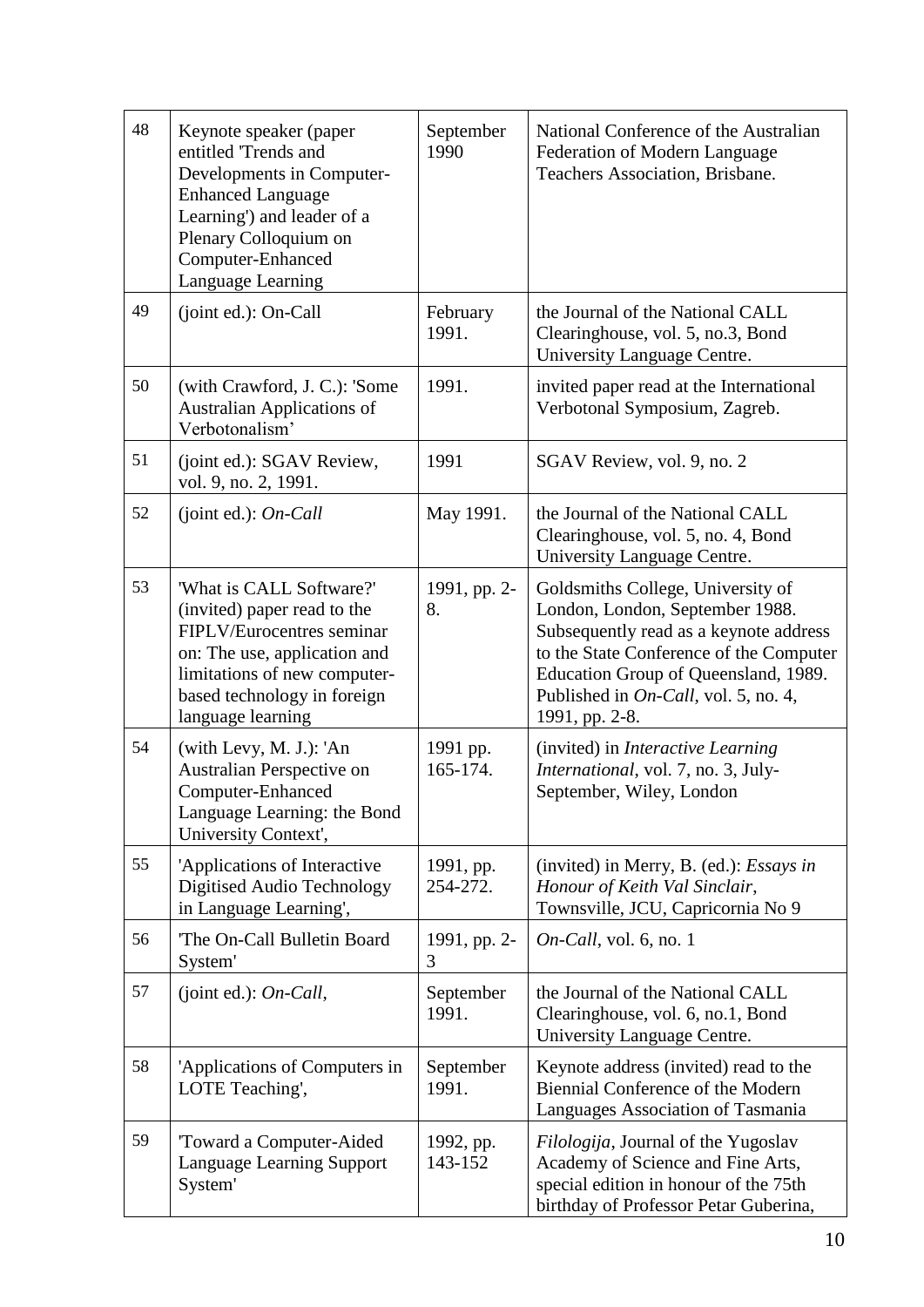|    |                                                                                                                                                                                                                                                                                                                                               |                        | vol. 15, Zagreb 1987-1988 (published<br>1992), pp. 143-152.                                                                                                                                                                                                                                                                                                             |
|----|-----------------------------------------------------------------------------------------------------------------------------------------------------------------------------------------------------------------------------------------------------------------------------------------------------------------------------------------------|------------------------|-------------------------------------------------------------------------------------------------------------------------------------------------------------------------------------------------------------------------------------------------------------------------------------------------------------------------------------------------------------------------|
| 60 | 'Intelligence in CALL'                                                                                                                                                                                                                                                                                                                        | 1992, pp.<br>66-76     | (invited) paper read to the International<br>CALL Symposium held within the<br>World Congress of the International<br>Association of Applied Linguistics,<br>Sydney, August 1987, in Pennington,<br>M. and V. Stevens (eds): Computers in<br><b>Applied Linguistics: An International</b><br>Perspective, Multilingual Matters,<br>Clevedon, Avon, UK, 1992, pp. 66-76. |
| 61 | (joint ed.): $On$ -Call, vol. 6,<br>no.2, Bond University<br>Language Centre                                                                                                                                                                                                                                                                  | May 1992               | On-Call, vol. 6, no.2, Bond University<br>Language Centre.                                                                                                                                                                                                                                                                                                              |
| 62 | (joint ed.): $On$ -Call, vol. 7, no.<br>1, Bond University Language<br>Centre                                                                                                                                                                                                                                                                 | September<br>1992      | On-Call, vol. 7, no. 1, Bond University<br>Language Centre.                                                                                                                                                                                                                                                                                                             |
| 63 | (joint ed.): $On$ -Call, vol. 7,<br>no.2, Bond University<br>Language Centre                                                                                                                                                                                                                                                                  | January<br>1993.       | On-Call, vol. 7, no.2, Bond University<br>Language Centre.                                                                                                                                                                                                                                                                                                              |
| 64 | 'Listening comprehension,<br>interactive videodisc and<br>digitised speech'                                                                                                                                                                                                                                                                   | 1993                   | paper read to the Linguistics section of<br>the AULLA Conference, University of<br>Otago, Dunedin, N.Z.                                                                                                                                                                                                                                                                 |
| 65 | (with Hoven, D. L. and<br>Hudson, T. J.): Audio-Video<br><b>Computer Enhanced</b><br>Language Learning and the<br>Development of Listening<br>Comprehension Skills, 2 vols,<br>127 pp. and 153 pp., 1<br>videodisc, 3 computer<br>programs, computer-based<br>listening comprehension<br>materials for English as a<br><b>Second Language</b> | 1993                   | French and Japanese, Australian Second<br>Language Learning Project, Director of<br>Project: A-P. Lian, Commonwealth of<br>Australia, 1993.                                                                                                                                                                                                                             |
| 66 | 'General Introduction', Chapter<br>1 in Lian, A-P., Hoven, D. L.<br>and Hudson, T. J.: Audio-<br>Video Computer Enhanced<br>Language Learning and the<br>Development of Listening<br><b>Comprehension Skills</b>                                                                                                                              | 1993, pp. 1-<br>8      | <b>Australian Second Language Learning</b><br>Project                                                                                                                                                                                                                                                                                                                   |
| 67 | 'Awareness, Autonomy and<br>Achievement'                                                                                                                                                                                                                                                                                                      | 1993, pp.<br>$25 - 41$ | Chapter 3 in Lian, A-P., Hoven, D. L.<br>and Hudson, T. J.: Audio-Video<br><b>Computer Enhanced Language</b><br>Learning and the Development of<br>Listening Comprehension Skills,                                                                                                                                                                                      |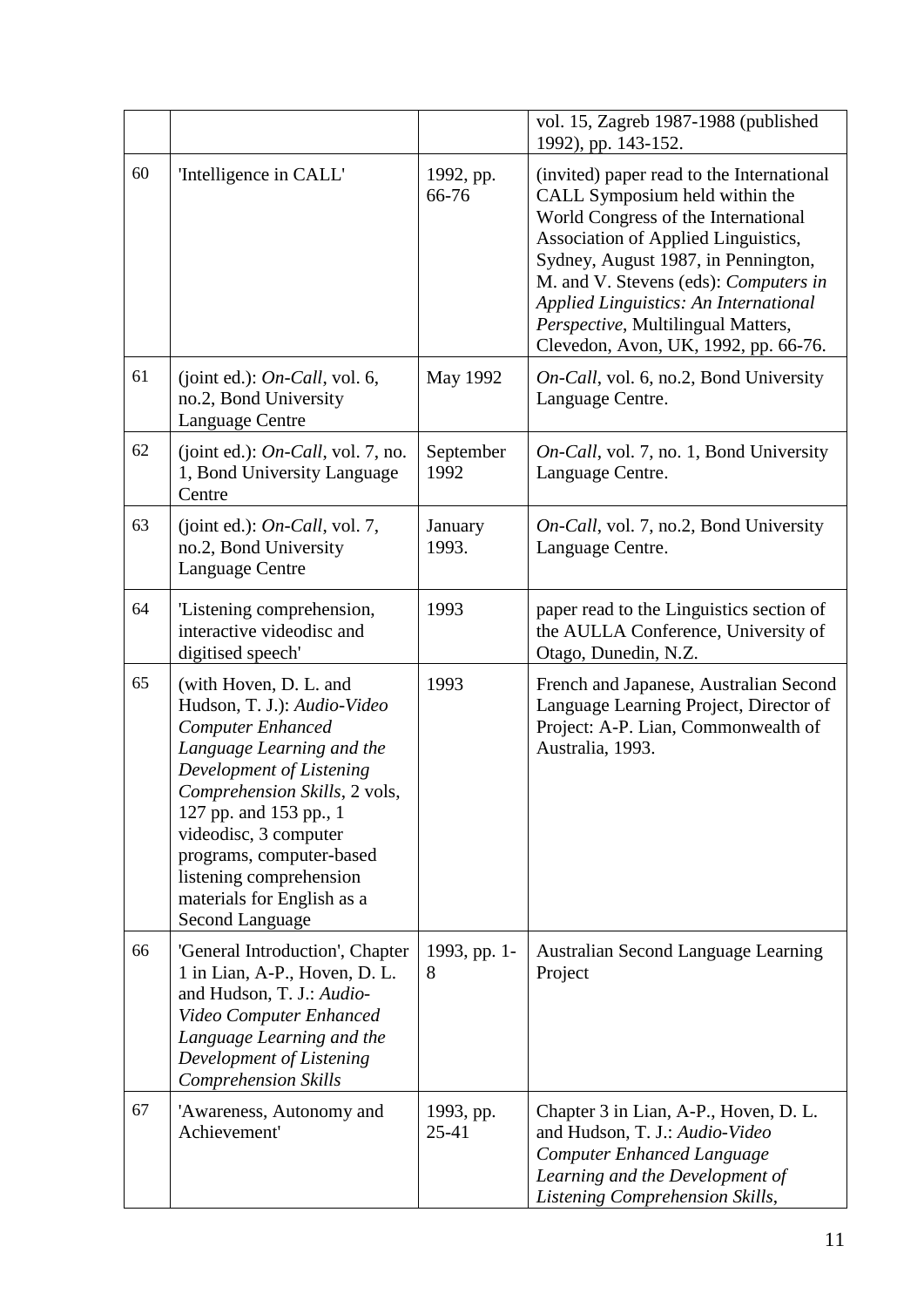|    |                                                                                         |                      | Australian Second Language Learning<br>Project.                                                                                                                                                                                                                                           |
|----|-----------------------------------------------------------------------------------------|----------------------|-------------------------------------------------------------------------------------------------------------------------------------------------------------------------------------------------------------------------------------------------------------------------------------------|
| 68 | Toward a new computer tool<br>for the development of<br>listening comprehension skills' | 1993, pp.<br>64-74   | Chapter 6 in Lian, A-P., Hoven, D. L.<br>and Hudson, T. J.: Audio-Video<br><b>Computer Enhanced Language</b><br>Learning and the Development of<br>Listening Comprehension Skills,<br><b>Australian Second Language Learning</b><br>Project.                                              |
| 69 | 'SBPLAY: an audiovisual<br>browser and language<br>laboratory substitute'               | 1993, pp.<br>75-92.  | Chapter 7 in Lian, A-P., Hoven, D. L.<br>and Hudson, T. J.: Audio-Video<br><b>Computer Enhanced Language</b><br>Learning and the Development of<br>Listening Comprehension Skills,<br><b>Australian Second Language Learning</b><br>Project.                                              |
| 70 | The problem of answer-<br>evaluation in traditional CALL<br>settings'                   | 1993, pp.<br>93-105. | Chapter 8 in Lian, A-P., Hoven, D. L.<br>and Hudson, T. J.: Audio-Video<br><b>Computer Enhanced Language</b><br>Learning and the Development of<br>Listening Comprehension Skills,<br><b>Australian Second Language Learning</b><br>Project.                                              |
| 71 | 'Brief description and users'<br>manual for the IBMREG<br>system'                       | 1993, pp.<br>106-112 | Chapter 9 in Lian, A-P., Hoven, D. L.<br>and Hudson, T. J.: Audio-Video<br><b>Computer Enhanced Language</b><br>Learning and the Development of<br>Listening Comprehension Skills,<br><b>Australian Second Language Learning</b><br>Project.                                              |
| 72 | 'English as a Second<br>Language'                                                       | 1993, pp.<br>115-116 | Chapter 10 in Lian, A-P., Hoven, D. L.<br>and Hudson, T. J.: Audio-Video<br><b>Computer Enhanced Language</b><br>Learning and the Development of<br>Listening Comprehension Skills,<br><b>Australian Second Language Learning</b><br>Project, 1993, pp. 115-116 and ACP1-1<br>to ACP8V-2. |
| 73 | 'French'                                                                                | 1993, pp.<br>117-118 | Chapter 11 in Lian, A-P., Hoven, D. L.<br>and Hudson, T. J.: Audio-Video<br><b>Computer Enhanced Language</b><br>Learning and the Development of<br>Listening Comprehension Skills,<br>Australian Second Language Learning<br>Project, 1993, pp. 117-118 and<br>AC1SBP-1 to AC1SB-35.     |
| 74 | AC1SB, computer-based<br>listening comprehension                                        | 1993.                | <b>Australian Second Language Learning</b><br>Project, 1993.                                                                                                                                                                                                                              |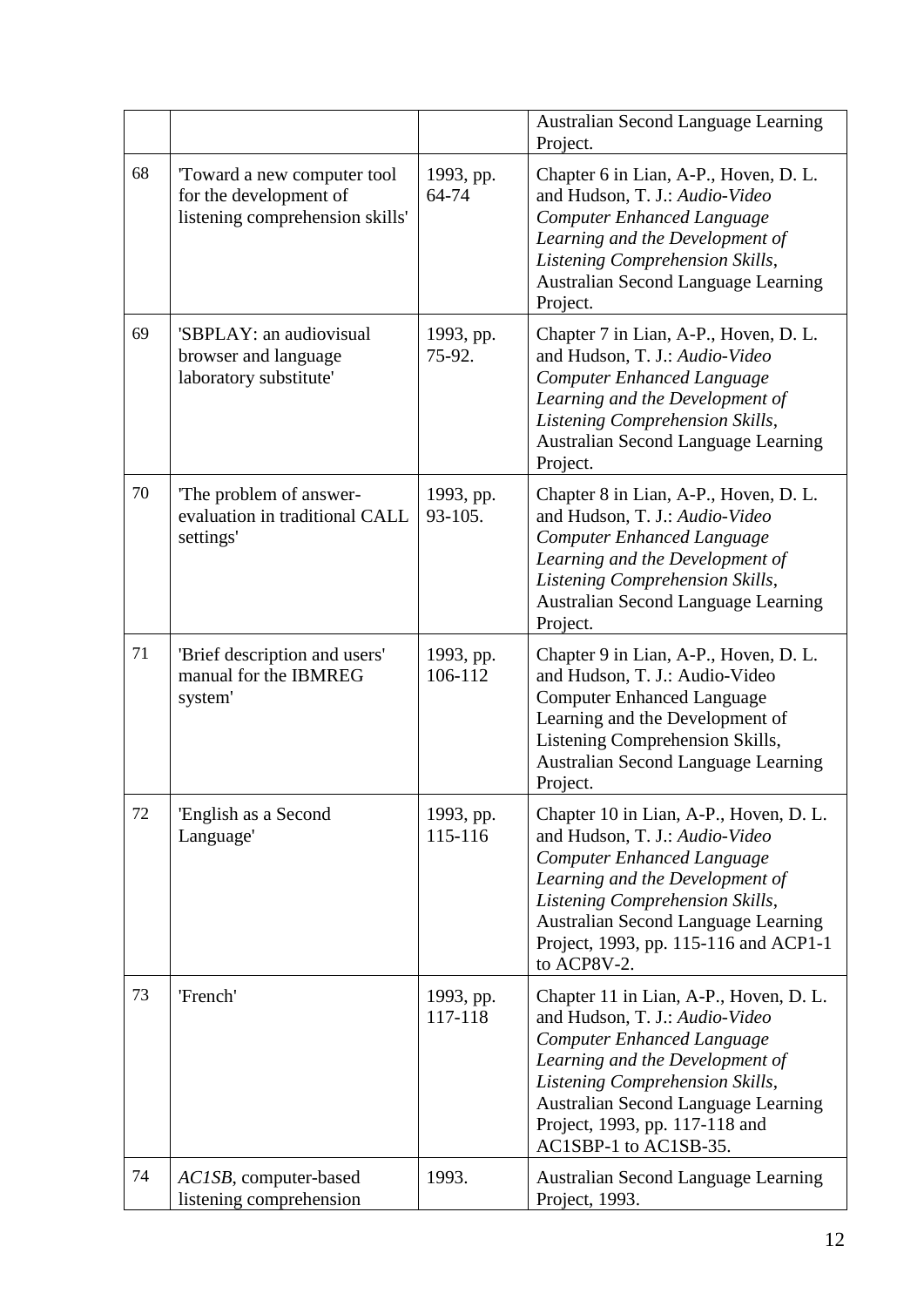|    | materials for French.                                                                                                               |                    |                                                                                                                                                                    |
|----|-------------------------------------------------------------------------------------------------------------------------------------|--------------------|--------------------------------------------------------------------------------------------------------------------------------------------------------------------|
| 75 | AC1SBP, computer-based<br>listening comprehension<br>materials for French.                                                          | 1993               | <b>Australian Second Language Learning</b><br>Project, 1993                                                                                                        |
| 76 | (with Hoven, D. L): ACP1-<br>1 to ACP8V-2, a set of 23<br>listening comprehension<br>materials for English as a<br>Second Language. | 1993               | <b>Australian Second Language Learning</b><br>Project, 1993.                                                                                                       |
| 77 | Technology and the language<br>learner'                                                                                             | 1993               | Keynote address to the National<br>Seminar on Computers in Language<br>Learning, Canberra, 1993, (published in<br>the <i>Proceedings</i> of the seminar).          |
| 78 | 'Computer-Enhanced<br>Language Learning: the latest<br>research',                                                                   | 1993               | Keynote address to the National<br>Seminar on Computers in Language<br>Learning, Canberra, 1993, (to be<br>published in the <i>Proceedings</i> of the<br>seminar). |
| 79 | (joint ed.): On-Call, vol. 7,<br>no.3, Bond University<br>Language Centre.                                                          | May 1993           | On-Call, vol. 7, no.3, Bond University<br>Language Centre.                                                                                                         |
| 80 | 'A New audio-visual browser<br>and language laboratory<br>substitute'                                                               | September<br>1993  | paper read to the national conference of<br>the Applied Linguistics Association of<br>Australia, Adelaide.                                                         |
| 81 | (with Lian, A. B.): 'Computer-<br><b>Enhanced Language Learning:</b><br>a research workshop'                                        | September<br>1993  | workshop conducted at the national<br>conference of the Applied Linguistics<br>Association of Australia, Adelaide.                                                 |
| 82 | (joint ed.): $On$ -Call, vol. 8, no.<br>1, Bond University Language<br>Centre,                                                      | September<br>1993. | On-Call, vol. 8, no. 1, Bond University<br>Language Centre.                                                                                                        |
| 83 | (with Lian, A. B.): 'Computer-<br><b>Enhanced Language Learning:</b><br>research in progress'                                       | December<br>1993.  | a workshop conducted North<br>Queensland Conference for LOTE<br>teachers, JCU.                                                                                     |
| 84 | Language Teaching in the<br>90s'                                                                                                    | May 1994.          | (keynote address) Modern Language<br>Teachers' Association of ACT<br>Conference, Canberra.                                                                         |
| 85 | The implications of<br>technology for the LOTE<br>teacher'                                                                          | May 1994           | (keynote address) Modern Language<br><b>Teachers' Association of ACT</b><br>Conference, Canberra.                                                                  |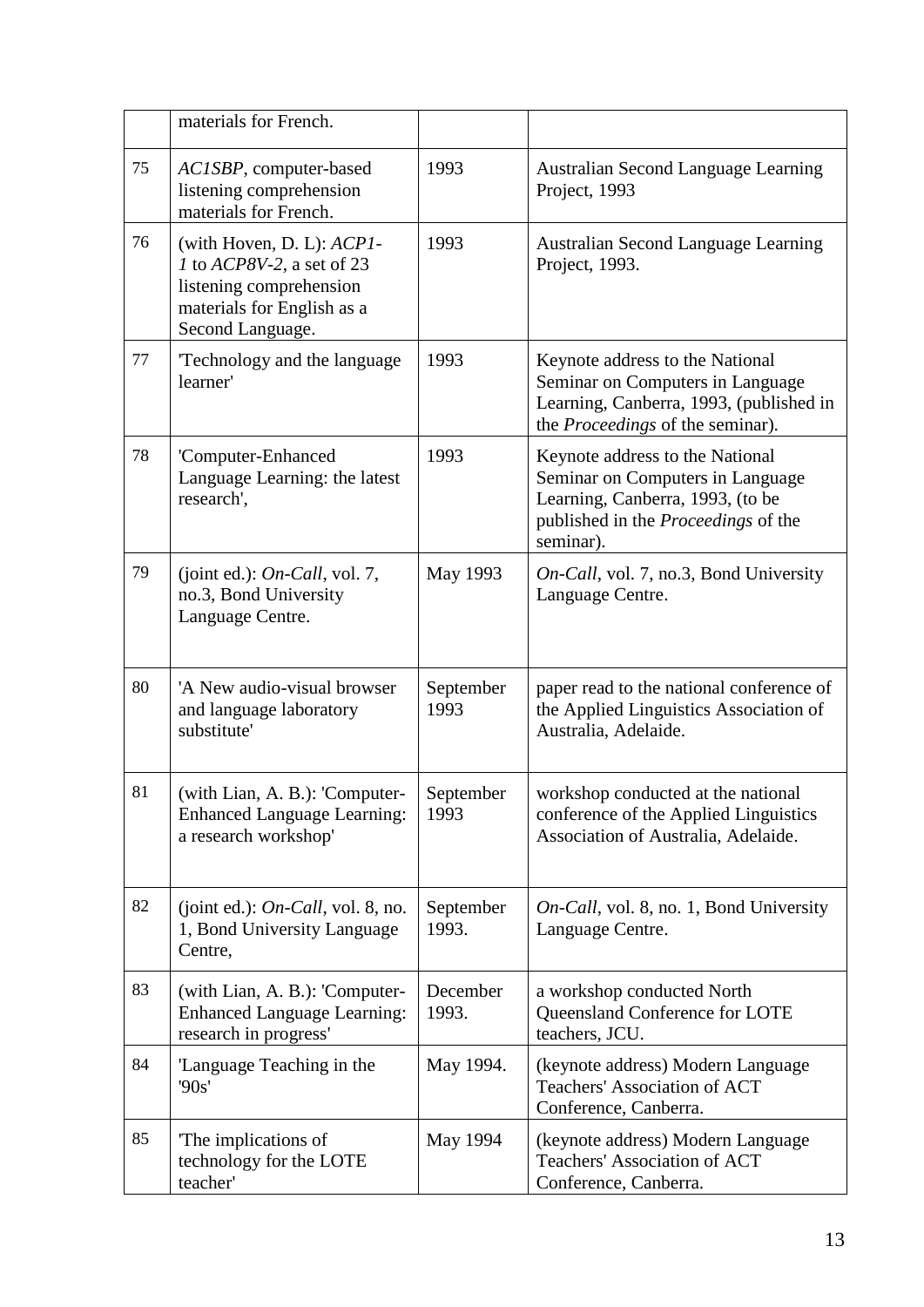| 86  | (with Lian, A. B.): 'Using<br>technology in the LOTE<br>classroom'                                  | May 1994           | (keynote address) Modern Language<br>Teachers' Association of ACT<br>Conference, Canberra.                                                                                                                                                     |
|-----|-----------------------------------------------------------------------------------------------------|--------------------|------------------------------------------------------------------------------------------------------------------------------------------------------------------------------------------------------------------------------------------------|
| 87  | (joint ed.): On-Call, vol. 8, no.<br>2, Bond University Language<br>Centre.                         | May 1994           | On-Call, vol. 8, no. 2, Bond University<br>Language Centre.                                                                                                                                                                                    |
| 88  | 'Dialogue generators Mark II'                                                                       | <b>July 1994</b>   | paper presented to the ALAA National<br>Congress, University of Melbourne.                                                                                                                                                                     |
| 89  | (joint ed.): $On$ -Call, vol. 8, no.<br>3, Bond University Language<br>Centre.                      | September<br>1994  | On-Call, vol. 8, no. 3, Bond University<br>Language Centre.                                                                                                                                                                                    |
| 90  | Two computer-based listening<br>comprehension systems'                                              | October<br>1994    | paper read to National Conference of<br>the Australian Federation of Modern<br>Language Teachers' Associations, Perth                                                                                                                          |
| 91  | 'Dialogue generators: the next<br>generation'                                                       | June 1995          | paper read to the International CALICO<br>symposium, Middlebury College, USA.                                                                                                                                                                  |
| 92  | (joint ed.): $On$ -Call, vol. 9, no.<br>1, University of Queensland.                                | January<br>1995    | On-Call, vol. 9, no. 1, University of<br>Queensland.                                                                                                                                                                                           |
| 93  | (joint ed.): $On$ -Call, vol. 9, no.<br>2, University of Queensland.                                | May 1995           | On-Call, vol. 9, no. 2, University of<br>Queensland.                                                                                                                                                                                           |
| 94  | 'Language-learning resources<br>and modern technology'                                              | September<br>1995  | paper read to the 20th National<br>Conference of the Applied Linguistics<br>Association of Australia, Canberra.                                                                                                                                |
| 95  | (joint ed.): On-Call, vol. 9, no.<br>3, University of Queensland                                    | October<br>1995    | On-Call, vol. 9, no. 3, University of<br>Queensland                                                                                                                                                                                            |
| 96  | 'Virtually Speaking<br>Technology-Enhanced<br>Language Learning in<br>Australia'                    | 1995, pp.<br>24-27 | <i>Education Australia, no. 31</i>                                                                                                                                                                                                             |
| 97  | (joint ed.): On-Call, vol. 10,<br>no. 1, University of<br>Queensland.                               | January<br>1996    | <i>On-Call</i> , vol. 10, no. 1, University of<br>Queensland                                                                                                                                                                                   |
| 98  | (joint ed.): On-Call, vol. 10,<br>no. 2, University of<br>Queensland.                               | May 1996.          | <i>On-Call</i> , vol. 10, no. 2, University of<br>Queensland                                                                                                                                                                                   |
| 99  | (with Lian, A. B.): The uses<br>of technology in language-<br>teaching: an exploratory<br>approach' | <b>July 1996</b>   | (invited) paper to National Languages<br>and Literacy Institute (NLLIA) panel on<br>Technology in the Language<br>Classroom, EXPO Lingua '96, Brisbane,<br>July 1996, to be published in a<br>collection of papers on the subject by<br>NLLIA. |
| 100 | 'The challenges of technology'                                                                      | 1996, pp. 35       | plenary address to the National                                                                                                                                                                                                                |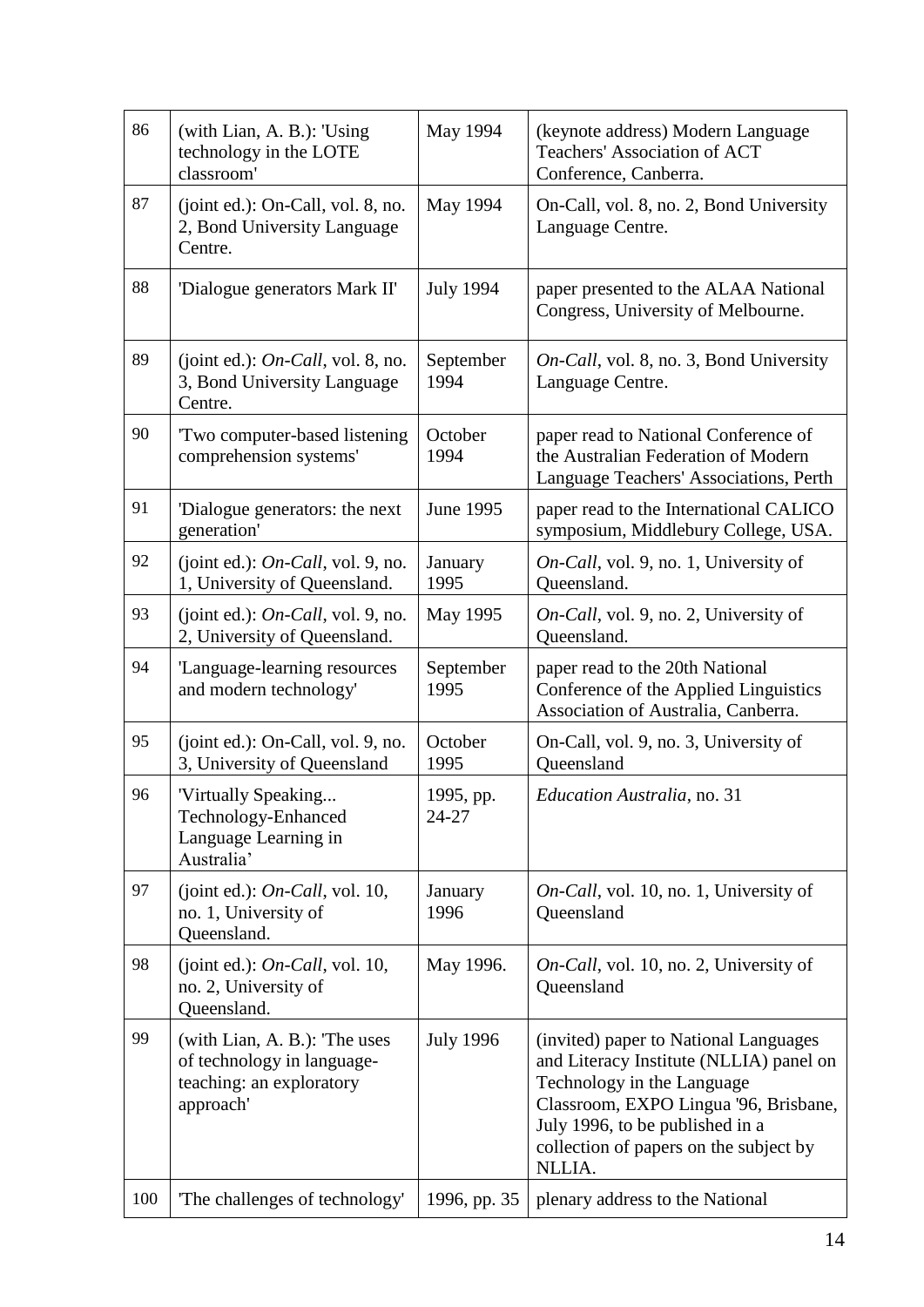|     |                                                                                                                                                                                                                                                                                                                  | $-42$                 | Conference of the Australian Federation<br>of Modern Language Teachers'<br>Association, in Scarino, A. (Ed.): Equity<br>in Languages Other Than English,<br>Conference papers of the AFMLTA<br>10th National Languages Conference,<br>Perth, AFMLTA. |
|-----|------------------------------------------------------------------------------------------------------------------------------------------------------------------------------------------------------------------------------------------------------------------------------------------------------------------|-----------------------|------------------------------------------------------------------------------------------------------------------------------------------------------------------------------------------------------------------------------------------------------|
| 101 | Does using a calculator<br>reduce your ability to think?<br>Does using a book reduce your<br>ability to remember?<br>Reflections on the use of<br>technology in language<br>learning'                                                                                                                            | October<br>1996       | paper read to the National Conference<br>of the Applied Linguistics Association<br>of Australia, Sydney.                                                                                                                                             |
| 102 | (joint ed.): $On$ -Call, vol. 10,<br>no. 3, University of<br>Queensland                                                                                                                                                                                                                                          | October<br>1996       | On-Call, vol. 10, no. 3, University of<br>Queensland.                                                                                                                                                                                                |
| 103 | Paper (invited): 'Australian<br><b>LOTE Policies and</b><br>Universities'                                                                                                                                                                                                                                        | 1997, pp.<br>362-367  | McMillen, D. H. (ed.): Globalisation<br>and Regional Communities, USQ Press,<br>Toowoomba.                                                                                                                                                           |
| 104 | (with Lian, A. B.) The Secret<br>of the Shao-Lin Monk:<br>Contribution to an intellectual<br>framework for language-<br>learning', revised and<br>expanded version of a paper<br>read originally to the<br>Language Departments at<br>Pennsylvania State University,<br>State College, PA, USA,<br>February 1997 | May 1997<br>pp. 2-18. | $On\text{-}CALL$ , vol. 11, no. 2                                                                                                                                                                                                                    |
| 105 | Toward an Integrated<br>Computer-Enhanced<br>Language-Learning Support<br>System'                                                                                                                                                                                                                                | October<br>1997.      | paper and software demonstration,<br>presented to the National Conference of<br>the Applied Linguistics Association of<br>Australia, University of Southern<br>Queensland, Toowoomba, Qld.                                                           |
| 106 | 'From theory to practice',                                                                                                                                                                                                                                                                                       | October<br>1997       | (invited) contribution to a TELL<br>symposium held as part of the National<br>Conference of the Applied Linguistics<br>Association of Australia, University of<br>Southern Queensland, Toowoomba,<br>Qld.                                            |
| 107 | 'Assessment revisited: An                                                                                                                                                                                                                                                                                        | October               | paper read to the Second Language                                                                                                                                                                                                                    |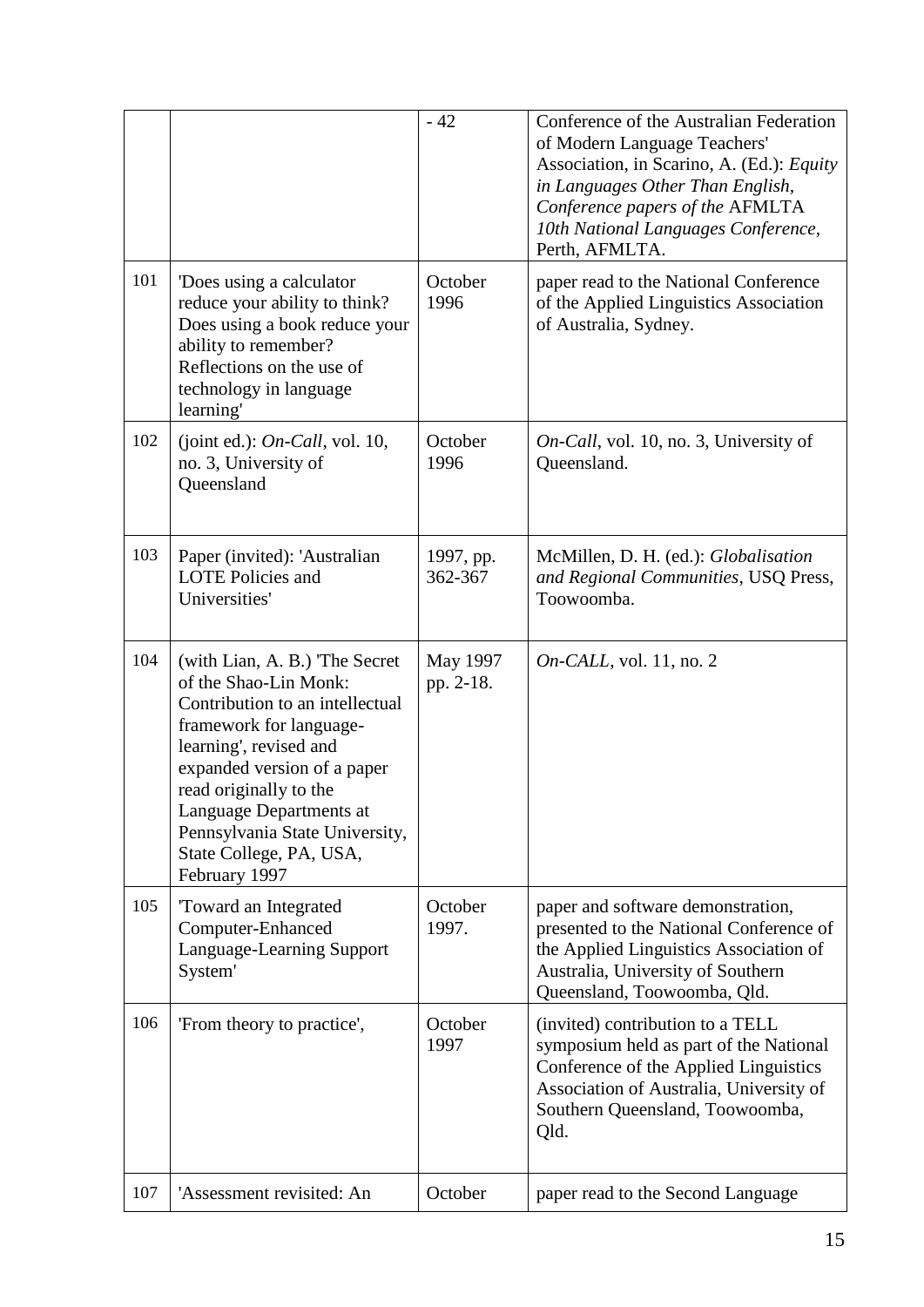|     | analysis of the criteria for<br>assessing levels of<br>achievement in the<br>Queensland Board of Senior<br><b>Secondary School</b><br>Studies' Language Syllabuses' | 1997                    | Assessment Conference at the<br>Queensland University of Technology,<br>Brisbane, October, 1997, to be<br>published in the Proceedings.                                                                                          |
|-----|---------------------------------------------------------------------------------------------------------------------------------------------------------------------|-------------------------|----------------------------------------------------------------------------------------------------------------------------------------------------------------------------------------------------------------------------------|
| 108 | 'LOTE in the new millenium'                                                                                                                                         | October,<br>1997        | (invited) contribution and chair of a<br>symposium on future directions of<br>LOTE in Australia, presentation to the<br><b>Second Language Assessment</b><br>Conference at the Queensland<br>University of Technology, Brisbane. |
| 109 | (joint ed.): $On$ -Call, vol. 11,<br>no. 3, University of<br>Queensland.                                                                                            | October<br>1997         | On-Call, vol. 11, no. 3, University of<br>Queensland                                                                                                                                                                             |
| 110 | (joint ed.): $On$ -Call, vol. 12,<br>no. 1, University of<br>Queensland.                                                                                            | May 1998                | On-Call, vol. 12, no. 1, University of<br>Queensland.                                                                                                                                                                            |
| 111 | 'On meaning and making<br>sense in second-language<br>pedagogy'                                                                                                     | <b>July 1998</b>        | paper read to the National Congress of<br>the Applied Linguistics Association of<br>Australia, Griffith University, Brisbane                                                                                                     |
| 112 | 'On-demand generation of<br>individualised language-<br>learning materials across the<br>Internet'                                                                  | <b>July 1998</b>        | paper read to the CALICO98<br>International Symposium, San Diego,<br>California, USA.                                                                                                                                            |
| 113 | (joint ed.): $On$ -Call, vol. 12,<br>no. 2, University of<br>Queensland                                                                                             | October<br>1998         | On-Call, vol. 12, no. 2, University of<br>Queensland                                                                                                                                                                             |
| 114 | 'On-demand generation of<br>individualised language-<br>learning materials across the<br>Internet'                                                                  | October<br>1998         | paper read to the KOTESOL 98<br>Conference Seoul                                                                                                                                                                                 |
| 115 | (with Lian, A. B.) (invited):<br>Toward a Language-Learning<br>Environment'                                                                                         | <b>July 1999</b>        | Plenary session to Applied Linguistics<br><b>Association of Korea</b>                                                                                                                                                            |
| 116 | 'From first principles:<br>Constructing language-<br>learning and teaching<br>environments'                                                                         | November<br>2000.       | 9 <sup>th</sup> International Symposium on English<br>Teaching, November 2000, Taiwan,<br>published in Selected Papers from the<br>Ninth International Symposium on<br>English Teaching, Taipei, Crane<br>Publishing.            |
| 117 | 'Imagination in Language<br>Teaching and Learning'                                                                                                                  | 5th<br>December<br>2001 | Keynote address to the English<br>Language Teaching and Knowledge<br><b>Transformation Conference, Chaoyang</b><br>University of Technology, Taichung,<br>Taiwan, 5th December 2001, published                                   |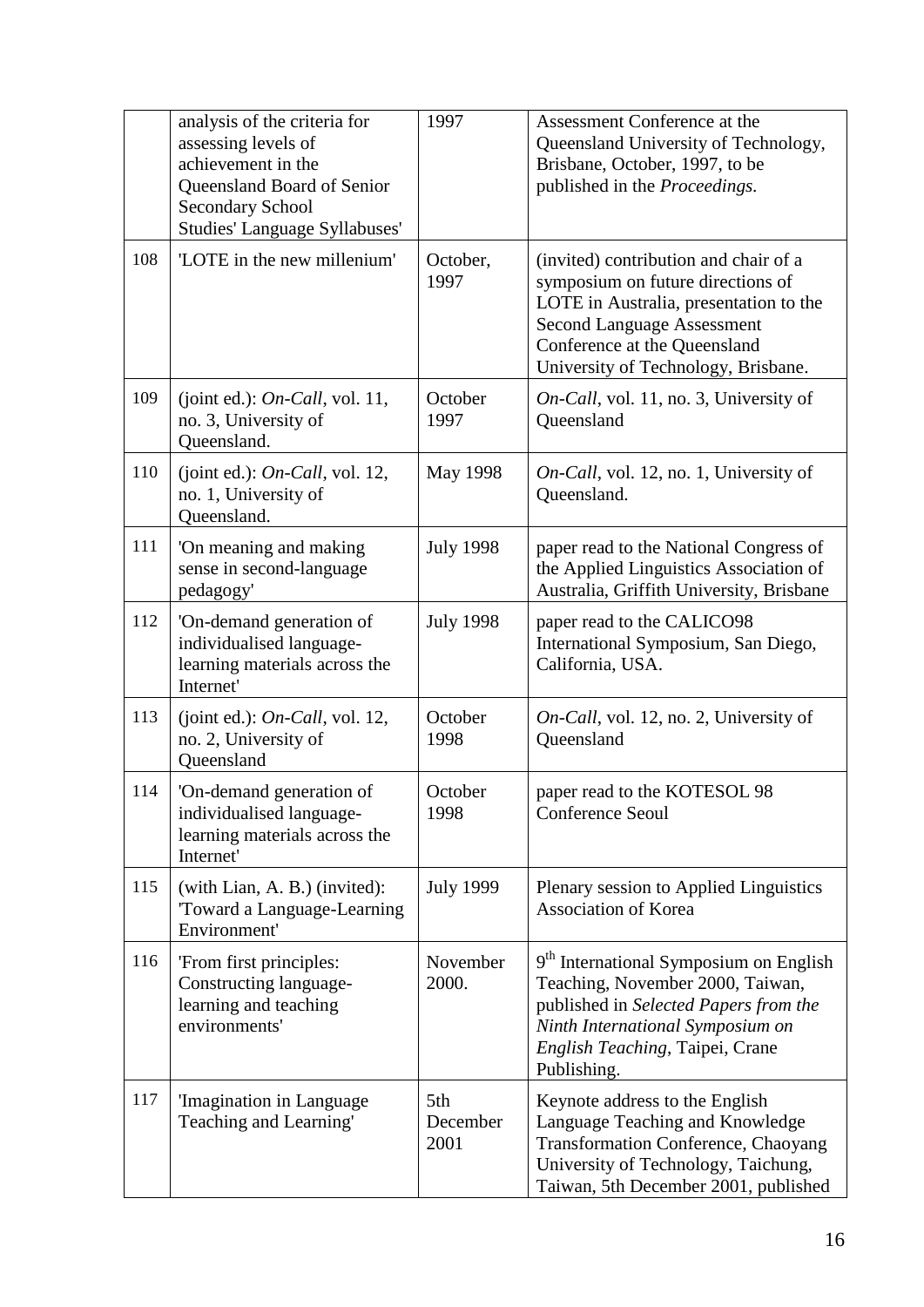|     |                                                                                                                                                 |                                   | in the Proceedings of the Conference                                                                                                                                                                                              |
|-----|-------------------------------------------------------------------------------------------------------------------------------------------------|-----------------------------------|-----------------------------------------------------------------------------------------------------------------------------------------------------------------------------------------------------------------------------------|
| 118 | Applied Linguistics in the<br>Asia-Pacific Region: the next<br>25 years                                                                         | December<br>2001                  | Proceedings of the 25th Annual<br>National Conference of the Applied<br>Linguistics Association of Australia,<br>electronically published, University of<br>Canberra                                                              |
| 119 | 'Language, Learning,<br>Legitimation'                                                                                                           | 31 May<br>2002                    | Keynote address to English Language<br>Conference on English Language<br>Teaching Trends, Dhurakijpundit<br>University, Bangkok, Thailand                                                                                         |
| 120 | 'Knowledge, Meaning,<br>(Language-) Learning and<br>Technology'                                                                                 | November<br>2003                  | paper read to the International<br><b>Computers and Philosophy Conference</b><br>held at The Australian National<br>University, Canberra, Australia,<br>November 2003 (videoconference from<br>Rice University, Houston, TX, USA) |
| 121 | 'Seriously Practical:<br><b>Implementing Technology-</b><br><b>Enhanced Language-Learning</b><br>(TELL) in an increasingly<br>globalised world' | 2003,<br>pp.399 -<br>407          | Hongladarom, S. (ed.): Proceedings of<br>the International Conference on<br>Information Technology and<br>Universities in Asia (ITUA 2002),<br>Chulalongkorn University Press,<br>Bangkok, 2003, pp.399 - 407.                    |
| 122 | 'Rethinking Technology-<br><b>Enhanced Language-Learning</b><br>(TELL)'                                                                         | 6 August<br>2004.                 | Keynote address at the Innovations in<br>Language-Teaching Conference,<br>Suranaree University of Technology,<br>Nakhon Ratchasima, Thailand, 6<br>August 2004.                                                                   |
| 123 | Review of Streaming Speech                                                                                                                      | May 2004,<br>pp. 23 - 32          | Language Learning and Technology,<br>vol. 8, no. 2, May 2004, pp. 23 - 32,<br>available<br>at http://llt.msu.edu/vol8num2/pdf/revie<br>w <sub>2.pdf</sub>                                                                         |
| 124 | 'Technology-Enhanced<br>Language-Learning<br>Environments: a rhizomatic<br>approach'                                                            | November<br>2004, pp. 1<br>$-20$  | Book chapter in Son, J-B.<br>(ed.): Computer-Assisted Language<br>Learning: Concepts, Contexts and<br>Practices, New York, iUniverse                                                                                              |
| 125 | (with Lian, A. B., Dolan, D. C.<br>and Scotellaro, G.):<br>'Narizoma: critical pedagogy<br>in practice',                                        | November<br>2004, pp. 21<br>$-38$ | Book chapter in Son, J-B.<br>(ed.): Computer-Assisted Language<br>Learning: Concepts, Contexts and<br>Practices, New York, iUniverse.                                                                                             |
| 126 | The future of CALL'                                                                                                                             | November<br>2005.                 | Keynote address to AsiaCALL<br>Conference, Sorabol College,<br>Gyeongju, Republic of Korea                                                                                                                                        |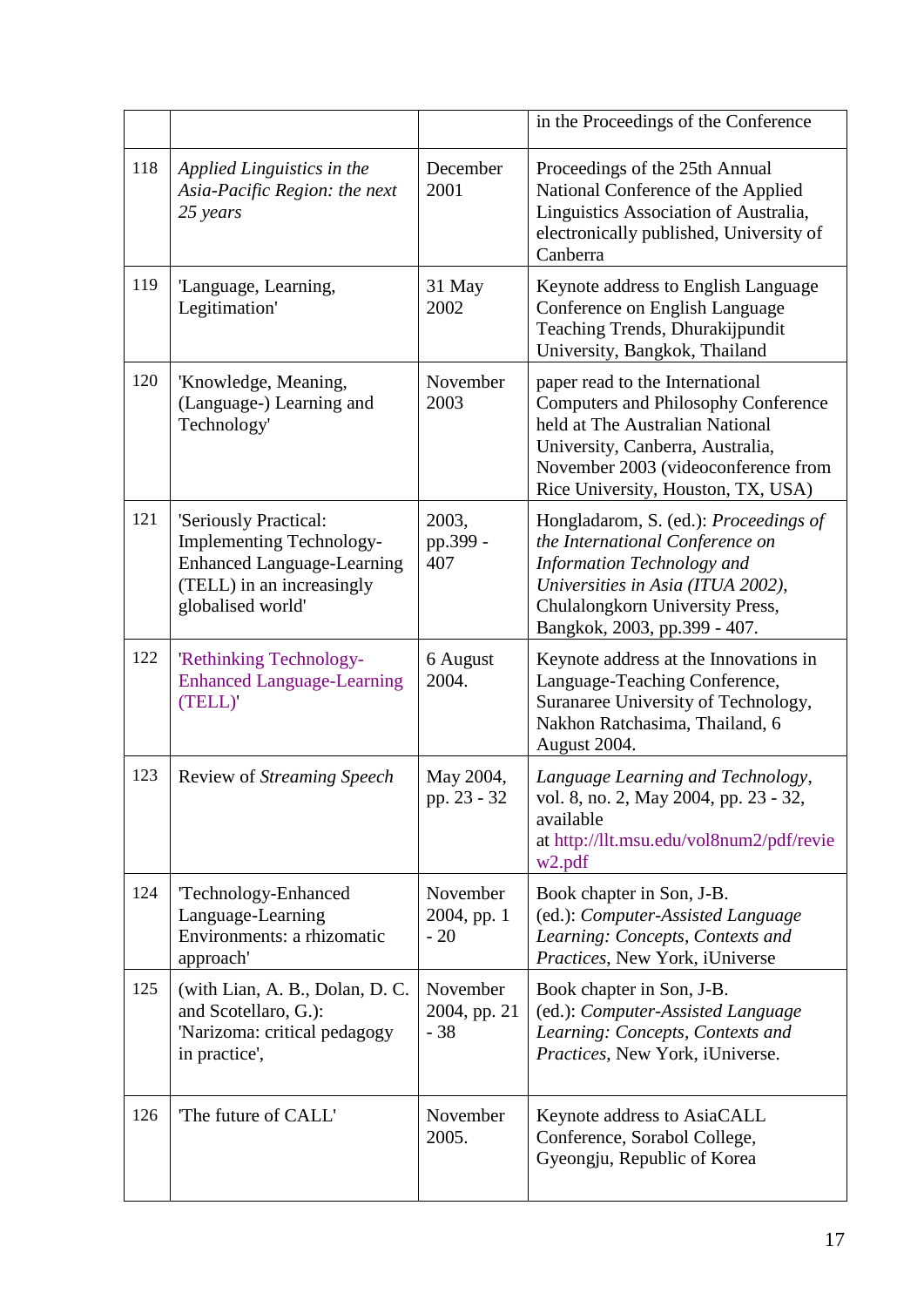| 127 | Language, Culture, Meaning,<br>Learning and Technology',                                                                                | April 2006                       | Keynote address at the $2006 (9th)$<br>Conference on English Language<br><i>Education</i> sponsored by the Ministry of<br>Education, Republic of China (Taiwan),<br>Fortune Institute of Technology,<br>Kaohsiung, Republic of China, April<br>2006 (Power Point presentation of<br>speaking notes - Internet Explorer<br>required) |
|-----|-----------------------------------------------------------------------------------------------------------------------------------------|----------------------------------|-------------------------------------------------------------------------------------------------------------------------------------------------------------------------------------------------------------------------------------------------------------------------------------------------------------------------------------|
| 128 | 'So you want me to teach a<br>class of 150 students??!!??'                                                                              | November<br>2006.                | Keynote address to AsiaCALL<br>Conference, Universiti Putra Malaysia,<br>Kuala Lumpur, Malaysia                                                                                                                                                                                                                                     |
| 129 | 'Implementing a rhizomatic<br>model of Technology-<br><b>Enhanced Language Learning'</b>                                                | April 2007                       | paper to be read to the 2007 Conference<br>of the International Society for<br>Language Studies, Hawaii                                                                                                                                                                                                                             |
| 130 | The AsiaCALL Website:<br><b>Objectives And Strategies For</b><br>Developing A Strong And<br><b>Dynamic Professional</b><br>Association' | November<br>$21 - 23$ ,<br>2008. | (Keynote Address), AsiaCALL 2008,<br>The Seventh International Conference<br>of The Asia Association of Computer-<br>Assisted Language Learning, Suranaree<br>University of Technology, Nakhon<br>ratchasima, Thailand                                                                                                              |
| 131 | Panel Discussion: The Future<br>of CALL in Asia',                                                                                       | November<br>$21 - 23$ ,<br>2008. | AsiaCALL 2008, The Seventh<br>International Conference of The Asia<br>Association of Computer-Assisted<br>Language Learning, Suranaree<br>University of Technology, Nakhon<br>ratchasima, Thailand                                                                                                                                  |
| 132 | (with Gonzalez, J. A.):<br>Technology-supported<br>Rhizomatic Language-<br>Learning: A Report On Work<br>In Progress                    | November<br>$21 - 23$ ,<br>2008. | AsiaCALL 2008, The Seventh<br>International Conference of The Asia<br>Association of Computer-Assisted<br>Language Learning, Suranaree<br>University of Technology, Nakhon<br>ratchasima, Thailand                                                                                                                                  |
| 133 | <b>Online Panel Discussion:</b><br>Technology innovations for<br>language learning and<br>teaching',                                    | 22 May<br>2009.                  | WIAOC (Webheads in Action Online<br>Convergence Conference)                                                                                                                                                                                                                                                                         |
| 134 | Developing a rhizomatic<br>language-learning<br>environment: the cultural<br>dimension and the linguistic<br>dimension'                 | June 2009                        | ISLS2009 Conference, Orlando,<br>Florida, USA.                                                                                                                                                                                                                                                                                      |
| 135 | 'Where do I start? What do I<br>do next? Enhancing effective<br>language-learning and<br>teaching'                                      | August 20 -<br>21, 2009          | Keynote Speaker for the First<br>International Conference in ELT<br>Research Findings, Rajabhat University,<br>Nakhon Ratchasima, Thailand                                                                                                                                                                                          |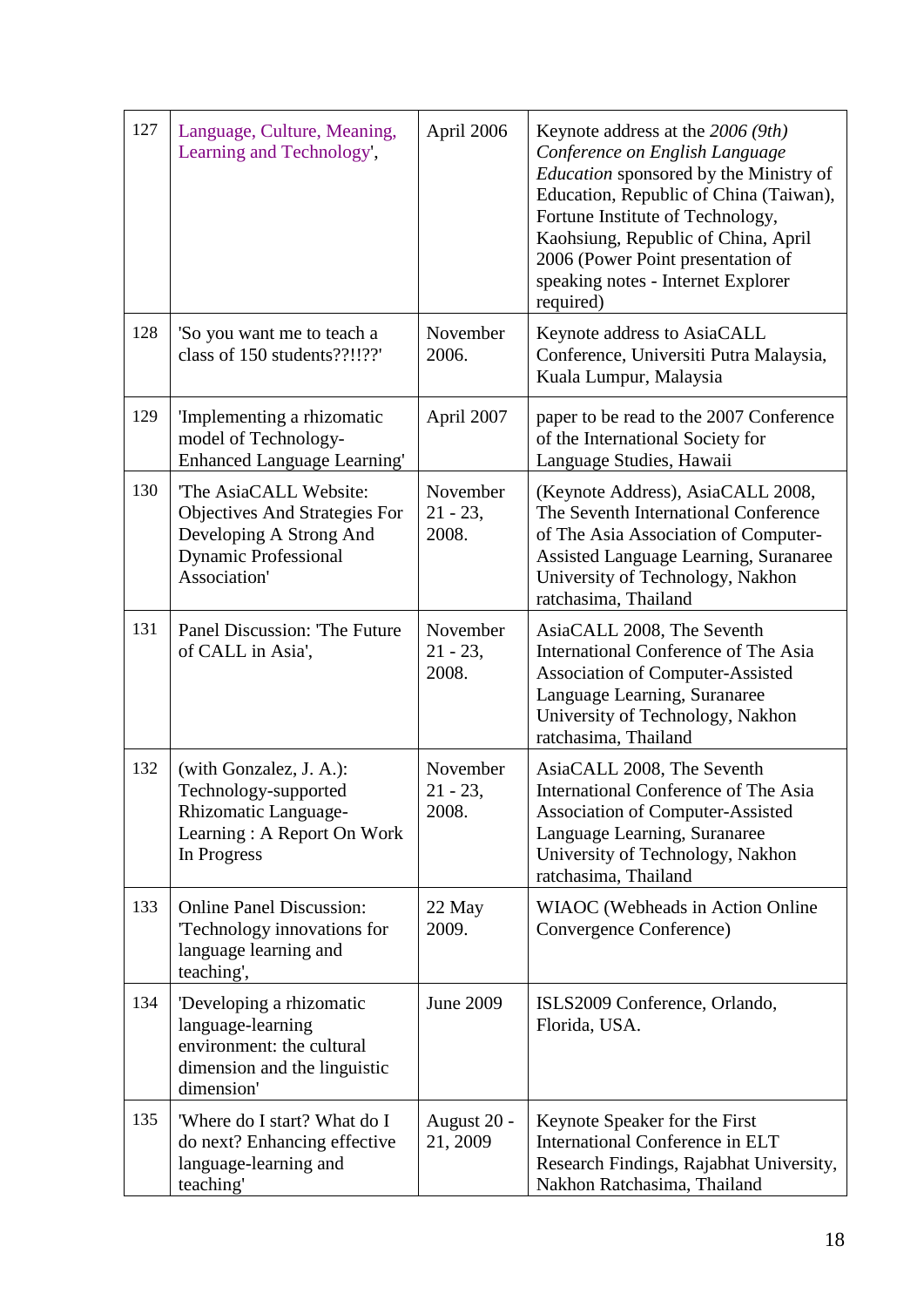| 136 | 'Rhizomes, databases and<br>learner-generated lessons'                                                                                           | October 24,<br>2009              | Illinois Council on the Teaching of<br>Foreign Languages State Conference.<br>Lisle, IL.                                                                                                                                                                                                                                                                                         |
|-----|--------------------------------------------------------------------------------------------------------------------------------------------------|----------------------------------|----------------------------------------------------------------------------------------------------------------------------------------------------------------------------------------------------------------------------------------------------------------------------------------------------------------------------------------------------------------------------------|
| 137 | 'Asian CALL, AsiaCALL:<br>Issues in visibility and<br>invisibility'                                                                              | November<br>$19 - 21$ ,<br>2009  | (Keynote Address), 8th AsiaCALL<br>Conference, Sanata Dharma University                                                                                                                                                                                                                                                                                                          |
| 138 | 'Rhizomatic Culture and<br>Language Learning Systems:<br>Implementation'                                                                         | November<br>$19 - 21$ ,<br>2009. | 8th AsiaCALL Conference, Sanata<br>Dharma University                                                                                                                                                                                                                                                                                                                             |
| 139 | Participant in Panel<br>Discussion: 'Breakthroughs in<br>CALL'                                                                                   | November<br>$19 - 21$ ,<br>2009. | 8th AsiaCALL Conference, Sanata<br>Dharma University                                                                                                                                                                                                                                                                                                                             |
| 140 | (with Moore, C. R.): Teaching<br><b>Business French with</b><br>Macrosimulation'                                                                 | November<br>$19 - 21$ ,<br>2009. | Innovations in CALL and their<br>Implications in Language Learning',<br>Proceedings of the 8th AsiaCALL<br>Conference, Sanata Dharma University                                                                                                                                                                                                                                  |
| 141 | 'When you change the way<br>you look at things, the things<br>you look at change'                                                                | April 2010                       | (Keynote Address), 2010 NCUE Fifth<br>Annual Conference on Language<br>Teaching, Literature, Linguistics,<br>Translation and<br>Interpretation, Continuity and<br>Discontinuity: Interdisciplinary<br>Spectrum in English Study and<br>Teaching, National Changhua<br>University of Education, Changua,<br>Taiwan, April 2010. Available<br>at: http://criticalpedagogy.blip.tv/ |
| 142 | (with Moore, C. R.): 'Une<br>nouvelle méthode pour<br>enseigner le français<br>commercial : la<br>macrosimulation avec support<br>technologique' | October 29<br>$-30.$             | Colloque 2010 de la Société des<br>Professeurs Français et Francophones<br>d'Amérique (SPFFA), Fordham<br>University, New York, USA                                                                                                                                                                                                                                              |
| 143 | Lian, A-P. (2011). Reflections<br>on language-learning in the<br>21st century: The rhizome at<br>work.                                           | 2011                             | Rangsit Journal of Arts and Sciences, 1,<br>$(1), 5-17.$                                                                                                                                                                                                                                                                                                                         |
| 144 | Lian, A-P. (2012). Language<br>learning (and teaching): A<br>minimalist perspective.                                                             | 2012                             | Keynote address presented at the<br>Annual seminar in English Language<br>Studies, Suranaree University of<br>Technology, Thailand.                                                                                                                                                                                                                                              |
| 145 | Lian, A-P. (2012). TELL<br>21st Century Style - Extended<br>Version.                                                                             | 2012                             | Keynote Address to Kaili University<br>Faculty, Kaili, China                                                                                                                                                                                                                                                                                                                     |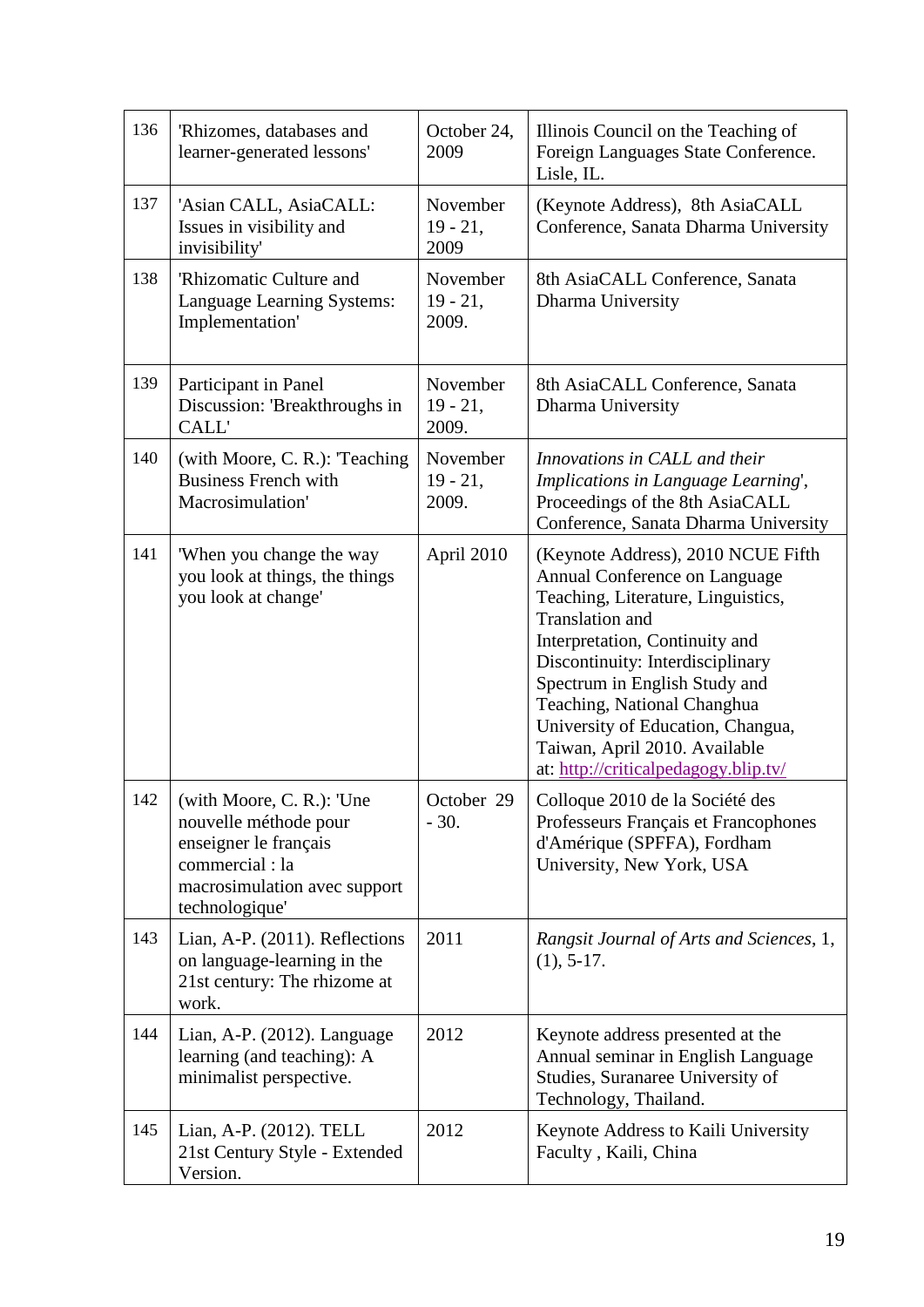| 146 | Lian, A-P. (2012). TELL 21st<br><b>Century Style</b>                                                                                                                                                                                         | 2012 | Keynote Address toGuizhou<br>Universities Association of Foreign<br>Language Teaching and Research,<br>Anshun City, China                                                                                                                                     |
|-----|----------------------------------------------------------------------------------------------------------------------------------------------------------------------------------------------------------------------------------------------|------|---------------------------------------------------------------------------------------------------------------------------------------------------------------------------------------------------------------------------------------------------------------|
| 147 | Lian, A-P. (2012). Toward a<br>self-regulating language-<br>learning environment.                                                                                                                                                            | 2012 | Paper presented at SSTESOL 2012<br>Conference, Orlando, FL, USA.                                                                                                                                                                                              |
| 148 | Lian, A-P. (2012). Higher<br>education planning and<br>Thailand's role in the ASEAN<br>Community.                                                                                                                                            | 2012 | Paper presented at Faculty of Liberal<br>Arts, Rangsit University, Thailand                                                                                                                                                                                   |
| 149 | Lian, A. - P. (2012). To think,<br>perchance to dream.                                                                                                                                                                                       | 2012 | <i>Voice 2012</i> , (10), 116-118.                                                                                                                                                                                                                            |
| 150 | Lian, A-P. $(2012)$ . The State<br>of AsiaCALL,                                                                                                                                                                                              | 2012 | Plenary session, AsiaCALL2012<br>International Conference, Ho Chi Minh<br>City Open University, Ho Chi Minh<br>City, Vietnam.                                                                                                                                 |
| 151 | Lian, A-P. $(2012)$ . Keynote<br>Plenary Symposium,<br>Visionary CALL Paradigms<br>for the "Asian Century":<br>Pushing the Boundaries of<br>Learning, Teaching, Research<br>and Technology: Breaking the<br>paradigm.                        | 2012 | AsiaCALL2012 International<br>Conference, Ho Chi Minh City Open<br>University, Ho Chi Minh City, Vietnam.                                                                                                                                                     |
| 152 | Lian, A. B., Chattopadhyay,<br>K., Pham, V. P. H., & Lian, A.<br>$-P.$ (Eds.). (2013). Proceedings<br>of AsiaCALL2012: The 11th<br><b>International Conference of</b><br>The Asia Association of<br>Computer-Assisted Language-<br>Learning. | 2013 | Proceedings of AsiaCALL2012: The<br>11th International Conference of The<br>Asia Association of Computer-Assisted<br>Language-Learning. Ho Chi Minh City,<br>Vietnam: AsiaCALL. Retrieved<br>from http://asiacall.info/acoj/asiacall201<br>2 <sub>proc/</sub> |
| 153 | Lian, A-P. (2013). Reflections<br>on Intellectual and Strategic<br><b>Educational Development in</b><br>an Exponentially-Expanding<br><b>Technological World</b>                                                                             | 2013 | Keynote Lecture to Forum on Strategic<br>Approaches to the Future. De La Salle<br>University, Manila, Philippines.                                                                                                                                            |
| 154 | Lian, A-P. (2013). Rhizomatic<br>learning: a model fit for the<br>AS[EI]AN Century.                                                                                                                                                          | 2013 | Keynote Presentation to Faculty and<br>Students, De La Salle University,<br>Manila, Philippines.                                                                                                                                                              |
| 155 | Bi, H., Puakpong, N., & Lian,<br>A. - P. (2013). Factors<br>affecting the normalization of<br>CALL in Chinese senior high<br>schools. Computer Assisted<br>Language Learning.                                                                | 2013 | Computer Assisted Language Learning,<br>(June 2013), 1-13.<br>doi:10.1080/09588221.2013.803981                                                                                                                                                                |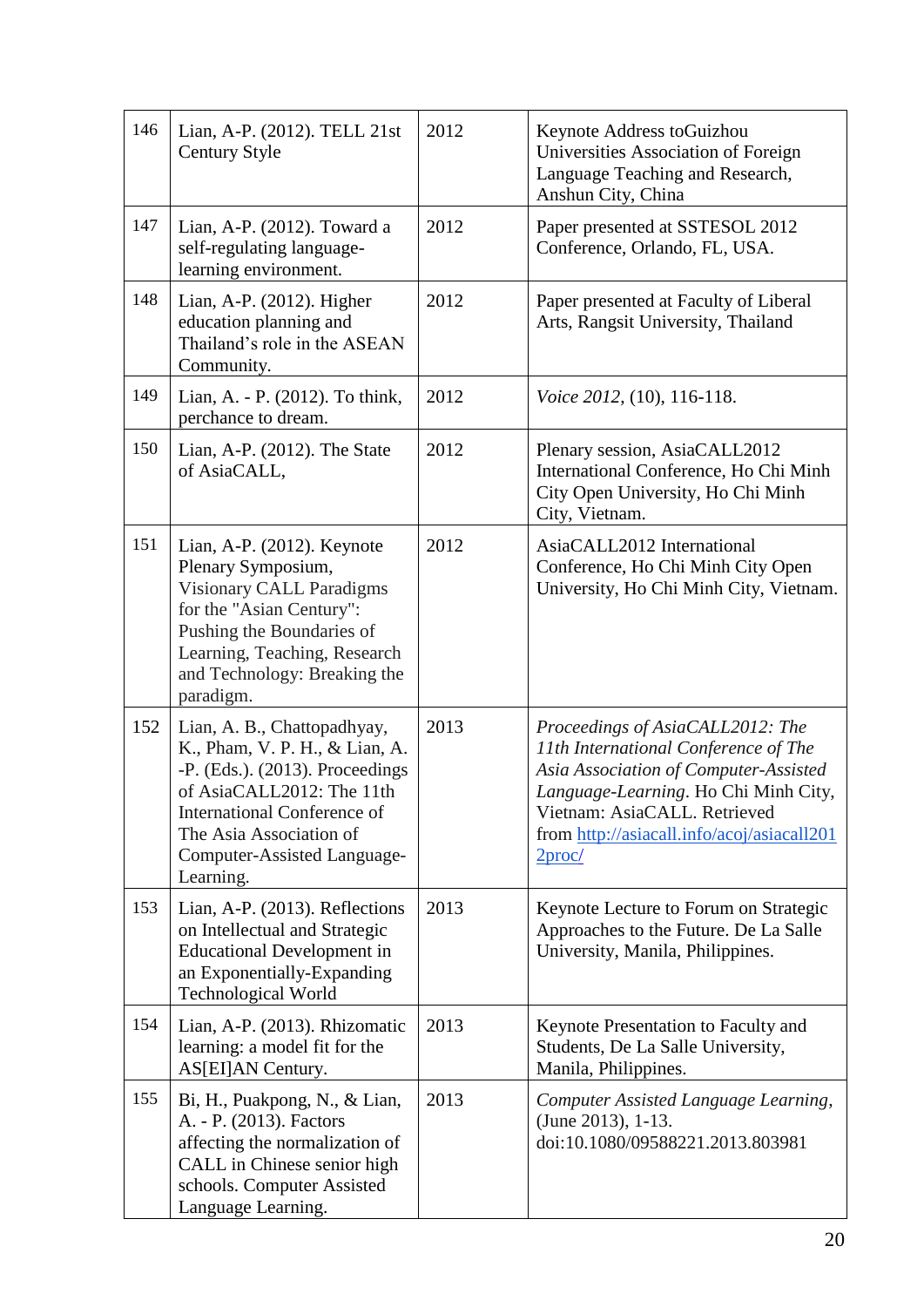| 156 | Pineda, Ma. V. & Lian, A. - P.<br>(In Press). In Search of An<br>Adaptive Learning Model for<br>the ASEAN Community in the<br>21st Century.                                                                                                         | 2013 | In In review Beyond Words.                                                                                                                     |
|-----|-----------------------------------------------------------------------------------------------------------------------------------------------------------------------------------------------------------------------------------------------------|------|------------------------------------------------------------------------------------------------------------------------------------------------|
| 157 | Lian, A-P. & Moore, C. R.<br>Teaching French through<br>macrosimulation                                                                                                                                                                             | 2013 | In review Rangsit Journal Of Arts And<br>Sciences.                                                                                             |
| 158 | Lian, A. - P. (2013).<br>Awareness-raising in a<br>technology-supported<br>language-learning<br>environment: concepts,<br>challenges and solutions.                                                                                                 | 2013 | Da Nang, Vietnam: GLOCALL 2013<br>Conference, Keynote speech.                                                                                  |
| 159 | Multiple,. (2013). Closing<br>colloquium.                                                                                                                                                                                                           | 2013 | Da Nang, Vietnam: GLOCALL 2013<br>Conference. Invited speech                                                                                   |
| 160 | Lian, A. - P. (2013). Designing<br>a TELL environment -<br>Workshop.                                                                                                                                                                                | 2013 | Da Nang, Vietnam: GLOCALL 2013<br>Conference. Invited workshop                                                                                 |
| 161 | Lian, A. - P. (2013). ASEAN,<br>personal learning<br>environments, rhizomes and<br>TELL - presentation.                                                                                                                                             | 2013 | Da Nang, Vietnam: GLOCALL 2013<br>Conference. Invited presentation.                                                                            |
| 162 | Pineda, M. V., & Lian, A. -P.<br>$(2013)$ . Do you speak $21C$ ?<br>Relearning change in the Age<br>of Minions, iG AND TL -<br>Workshop.                                                                                                            | 2013 | In AsiaCALL2013. Khon Kaen<br>Thailand: AsiaCALL. Featured<br>workshop.                                                                        |
| 163 | Spante, M., Pineda, M. V.<br>Lian, A. - P., Bernardsson, L.,<br>& Pham, V. P. H. (2014).<br>Developing Teachers'<br>Awareness and Understanding<br>of Teaching and Learning in<br>the 21st Century With a Focus<br>on Southeast Asia and<br>Sweden. | 2014 | In Uddevalla Symposium (pp. Accepted<br>for presentation $-12 - 14$ June).<br>Uddevalla, Sweden. Retrieved<br>from http://www.symposium.hv.se/ |
| 164 | Peng, S., Siriyothin, P., &<br>Lian, A. - P. (2014). Reading<br>strategy use and reading<br>proficiency of Chinese<br>undergraduate students<br>majoring in English.                                                                                | 2014 | International Journal Of Academic<br>Research Part B, $6(2)$ .<br>doi:10.7813/2075-4124.2014/6-2/B.11                                          |
| 165 | He, B., Ai, J., & Lian, A. -P.<br>(2014). Reflections on<br>pronunciation instruction to<br>English Majors -- A case study                                                                                                                          | 2014 | Journal Of Xingyi Normal University<br>For Nationalities. (in press).                                                                          |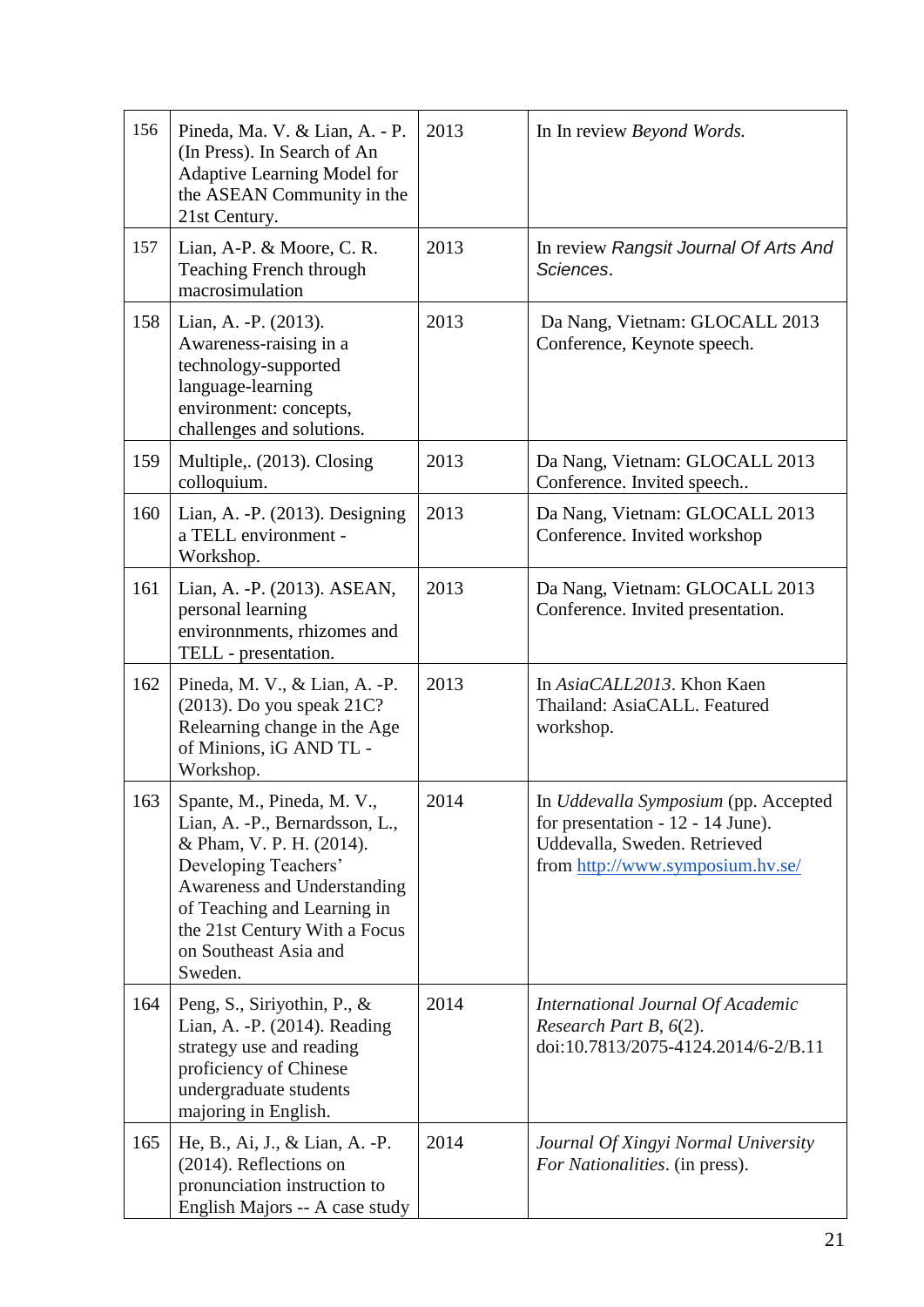|     | in Xingyi Normal University<br>for Nationalities.                                                 |      |                                     |
|-----|---------------------------------------------------------------------------------------------------|------|-------------------------------------|
| 166 | Lian, A. - P. (2014). On-<br>Demand Generation of<br>Individualised Language<br>Learning Lessons. | 2014 | Journal Of Science, $9(1)$ , 25-38. |

### **Other Publications**

- *Source Book for French Language C*, Brisbane, Department of French, University of Queensland, 1976.
- *Students' Book for French Language D*, Brisbane, Department of French, University of Queensland, 1976.
- 'The Fabliaux: Immoderate but Moral', in *Parergon*, No. 7, December 1973, Canberra, pp. 12- 20.
- 'Aspects of Verbal Humour in the Old French Fabliaux', in (Treweek, A. P. ed.): *Proceedings and Papers of the XIIth AULLA Congress*, Perth, 1969, pp. 236-261

### **Software and Courseware (incomplete selection)**

- *PRONOUN* (Random exercise generator based on a program written by Collett, J.: Brisbane, University of Queensland, FGPCAL System, 1984, upgraded to IBM PC, 1992.
- *PRESENT* (Random exercise generator based on a program written by Collett, J.: Brisbane, University of Queensland, FGPCAL System, 1984, upgraded to IBM PC, 1992.
- *SUBJUNCTIVE,* (Random exercise generator), Brisbane, University of Queensland, FGPCAL System, 1984, upgraded to IBM PC, 1992.
- *MINISCAN*, (CAL Lesson Driver), Brisbane, University of Queensland, FGPCAL System, 1985.
- *INPUT*, (CAL Authoring Package), Brisbane, University of Queensland FGPCAL System, 1984.
- *Revelation*, (Computer-Aided Reading Comprehension Authoring System), Brisbane, University of Queensland, FGPCAL System, December 1986.
- *Clom*, (Authoring package for Cloze tests based on a driver written by J-C. Lacherez), Brisbane, University of Queensland, FGPCAL System, 1986.
- *ORTHO*, (Spelling Database for French), Brisbane, University of Queensland, FGPCAL System, 1986.
- *Histoires*, (Interactive Fiction Authoring/Presentation System), Brisbane, University of Queensland, FGPCAL System, 1986.
- (with Deschamps, G.): *Class*, (Computer-Based Testing System), Brisbane, University of Queensland, FGPCAL Unit, 1987.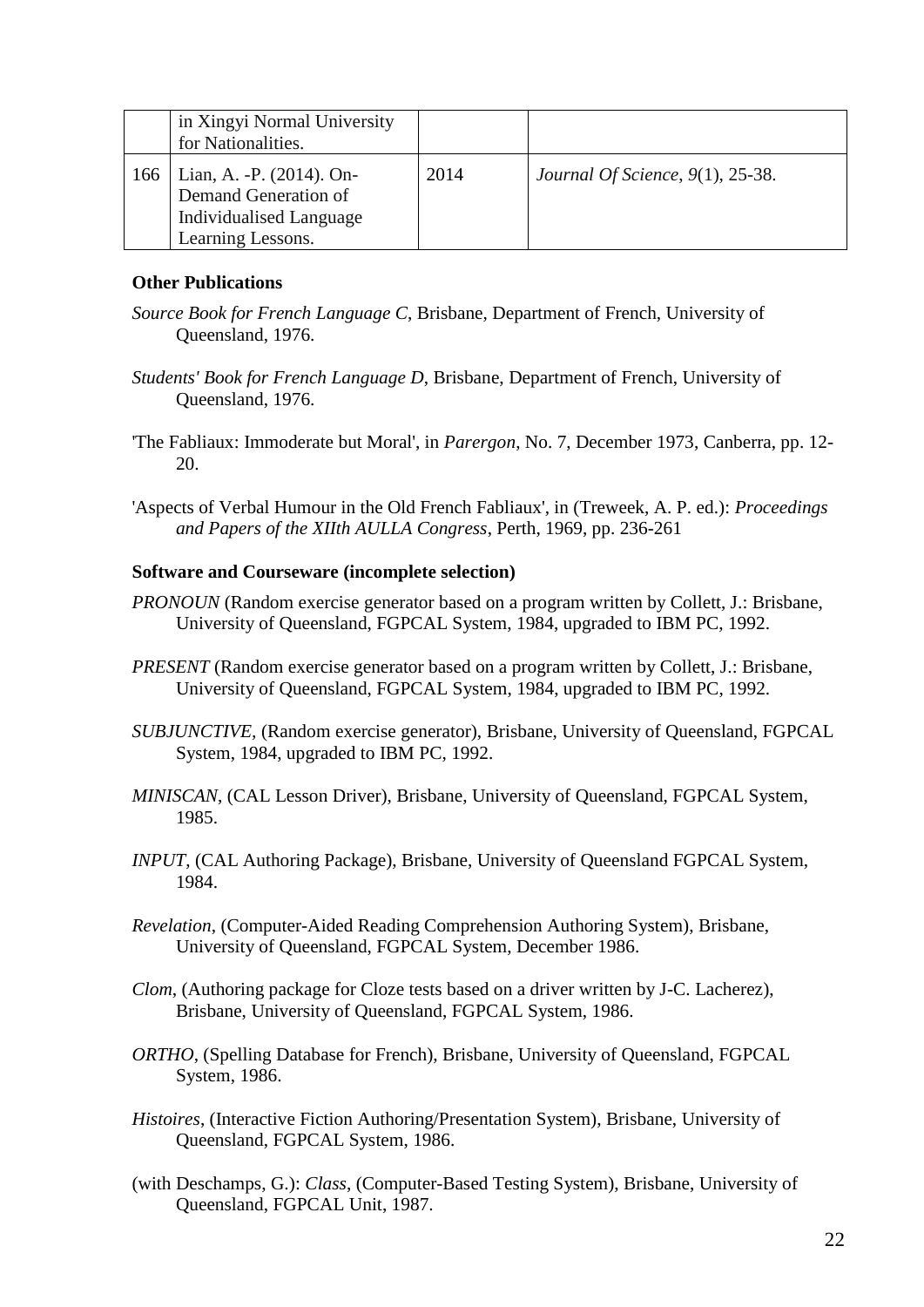- (with Cryle, P. M.): *AC1*, (Computer-Aided Listening Comprehension package), Brisbane, University of Queensland, FGPCAL System, 1984, upgraded 1986 and adapted to IDA system, Bond University Language Centre, 1990-1991.
- (with Cryle, P. M. & Spencer, M. C.): *AC2*, (Computer-Aided Listening Comprehension package), Brisbane, University of Queensland, FGPCAL System, 1984, upgraded 1985 and adapted to IDA system, Bond University Language Centre, 1990-1991.
- (with Cryle, P. M.): *AC3*, (Computer-Aided Listening Comprehension package), Brisbane, University of Queensland, FGPCAL System, 1985 and adapted to IDA system, Bond University Language Centre, 1990-1991.
- (with Cryle, P. M.): *AC4*, (Computer-Aided Listening Comprehension package), Brisbane, University of Queensland, FGPCAL System, 1985 and adapted to IDA system, Bond University Language Centre, 1990-1991.
- (with Cryle, P. M.): *AC5*, (Computer-Aided Listening Comprehension package), Brisbane, University of Queensland, FGPCAL System, 1986 and adapted to IDA system, Bond University Language Centre, 1990-1991.
- (with Spencer, M. C.): *AC6*, (Computer-Aided Listening Comprehension package), Brisbane, University of Queensland, FGPCAL System, 1986 and adapted to IDA system, Bond University Language Centre, 1990-1991.
- *Revelation* (Computer-Aided Reading Comprehension Authoring System), an adaptation for the IBM PC of *revelation* (UNIX version), Bond University Language Centre, 1990- 1992.
- *Langlab* Language Laboratory simulation program for use with IDA system, University Language Centre, 1990.
- *Telefon*, program to practise recognition of telephone numbers in foreign languages, Bond University Language Centre, 1990-1992 (in development)
- (with Harper, H., and Levy, M. J.): *Flatworld2*, package teaching spatial relations and associated words, Bond University Language Centre, 1990.
- (with Kutash, G.): *harukanaru*, re-purposing of a Japanese full-length feature film for the development of listening proficiency. Bond University Language Centre, 1990.
- *IBMREG*, an adaptation for IBM PC of the *MINISCAN* lesson driver (UNIX version), Bond University Language Centre, 1990.
- *IBMINPUT*, an adaptation for IBM PC of the authoring system for IBMREG, Bond University Language Centre, 1991.
- *BUS1*, corrective phonetics package using digitised speech and digital filtering to enhance perception of sounds and correct pronunciation problems with French [y], Bond University Language Centre, 1991.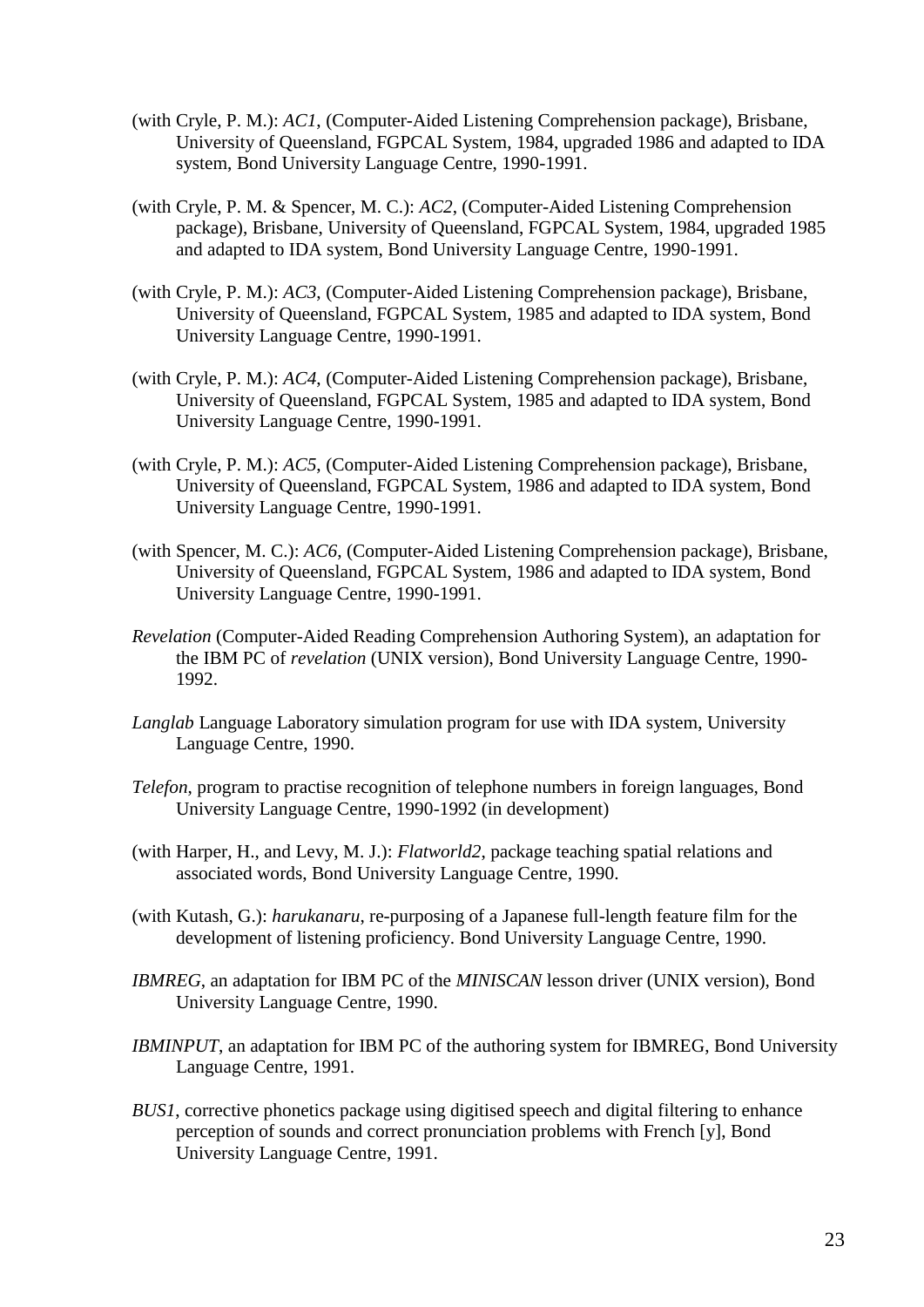- (with Hudson, T. J and Hoven, D. L.): *SBPLAY*, program for the development of listening comprehension skills, Australian Second Language Learning Project, 1993.
- (with Lian, A. B.): *CELLMENU*, menu-based management system for Computer-Enhanced Language Learning, Department of Modern Languages, James Cook University, 1994.
- (with Lian, A. B.): *Dialog*, a dialogue practice system for second language learning, Department of Modern Languages, James Cook University, 1994.
- (with Lian, A. B.): *AVI2*, a sampler of international satellite television based on digitised video technology, Department of Modern Languages, James Cook University, 1994.
- (with Lian, A. B.): *Audiovisual database*, Department of Modern Languages, James Cook University, 1994.
- (with Lian, A. B.): *Mmbrowse,* audiovisual listening comprehension development program, Department of Modern Languages James Cook University and A&A software, October 1995.
- (with Lian, A. B.): *Mmbauth*, authoring program for *Mmbrowse,* Department of Modern Languages James Cook University and A&A software, October 1995.
- (with Oram, P. G., Dixon, M., Lian A. B.): *MMstory,* a multimedia storyboard program, Department of Modern Languages James Cook University and A&A software, October 1995.
- (with Oram, P. G., Dixon, M., Lian A. B.): *Mmstauth,* authoring system for *MMstory*, Department of Modern Languages James Cook University and A&A software, October 1995.
- (with Lian, A. B.): *Mmbrowse,* (integrated authoring version) audiovisual listening comprehension development and exploration program, Department of Modern Languages James Cook University and A&A software, April 1996.
- (with Lian, A. B.): *Grads01 - Grads06,* prototype audiovisual listening comprehension development program for German, Department of Modern Languages James Cook University and A&A software, April 1996.
- (with Lian, A. B.): *Intonation Patterns of French (lesson 2 sensitisation),* prototype pronunciation program for French, Department of Modern Languages James Cook University and A&A software, April 1996.
- (with Lian, A. B.): *Intonation Patterns of French (lesson 2 reinforcement),* prototype pronunciation program for French, Department of Modern Languages James Cook University and A&A software, April 1996.
- (with Lian, A. B. and Zhang, F. Z.): *Intonation Patterns of Chinese,* prototype pronunciation program for Chinese, Department of Modern Languages James Cook University, April 1996.

(with Lian, A. B.): *WWTLab*, a prototype dialogue practice system.